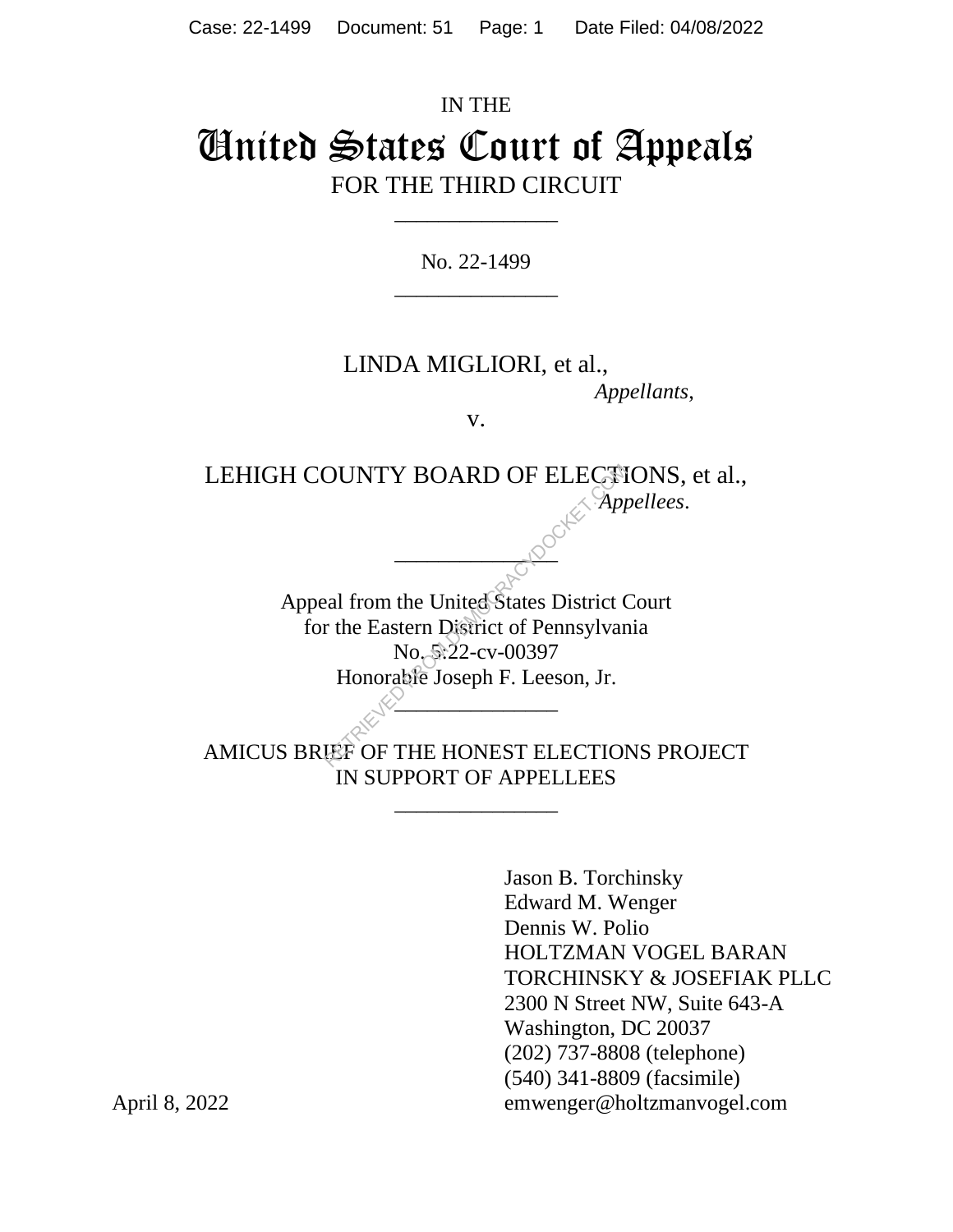### **CORPORATE DISCLOSURE STATEMENT**

Pursuant to Federal Rule of Appellate Procedure 26.1, the Honest Elections Project does not have a parent corporation or a corporation that owns 10% or more of its stock.

Date: April 8, 2022 */s/ <i>Edward M. Wenger* EDWARD M. WENGER

RETRIEVED FROM DEMOCRACYDOCKET.COM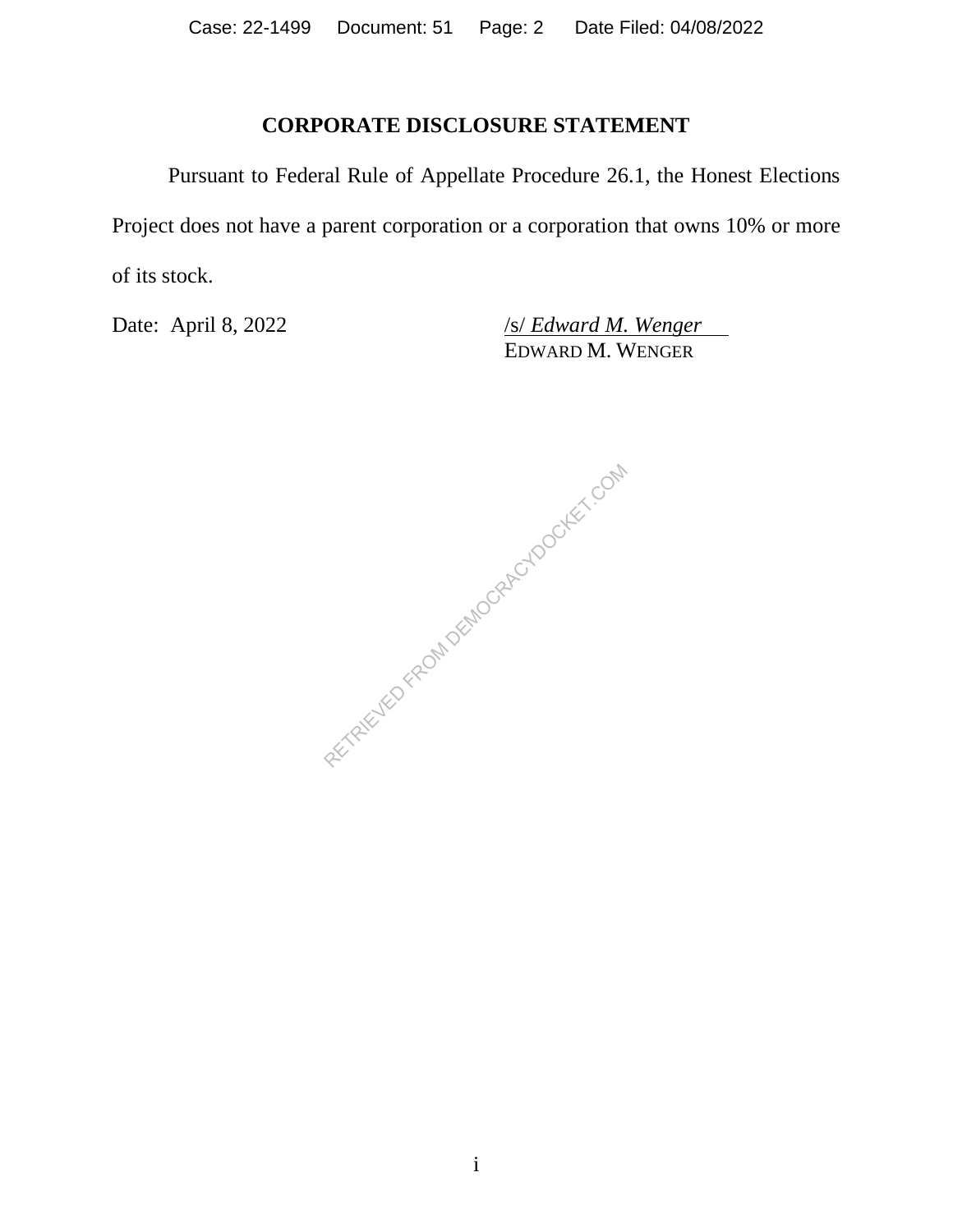# **TABLE OF CONTENTS**

| I.  |                | BECAUSE THE COMMONWEALTH'S DATED-DECLARATION<br>REQUIREMENT DOES NOT IMPLICATE THE RIGHT TO VOTE, IT DOES                   |
|-----|----------------|-----------------------------------------------------------------------------------------------------------------------------|
|     | A.             |                                                                                                                             |
|     | B <sub>1</sub> | State courts have narrowly construed state law when<br>examining the constitutionality of vote-by-mail requirements 9       |
|     | $C_{\cdot}$    | Because there is no right to a mailed ballot, there can be no<br>right to vote by mail while omitting a handwritten date 10 |
| II. |                | PENNSYLVANIA'S NATED-DECLARATION REQUIREMENT IS ENTIRELY                                                                    |
|     |                |                                                                                                                             |
|     |                |                                                                                                                             |
|     |                |                                                                                                                             |
|     |                |                                                                                                                             |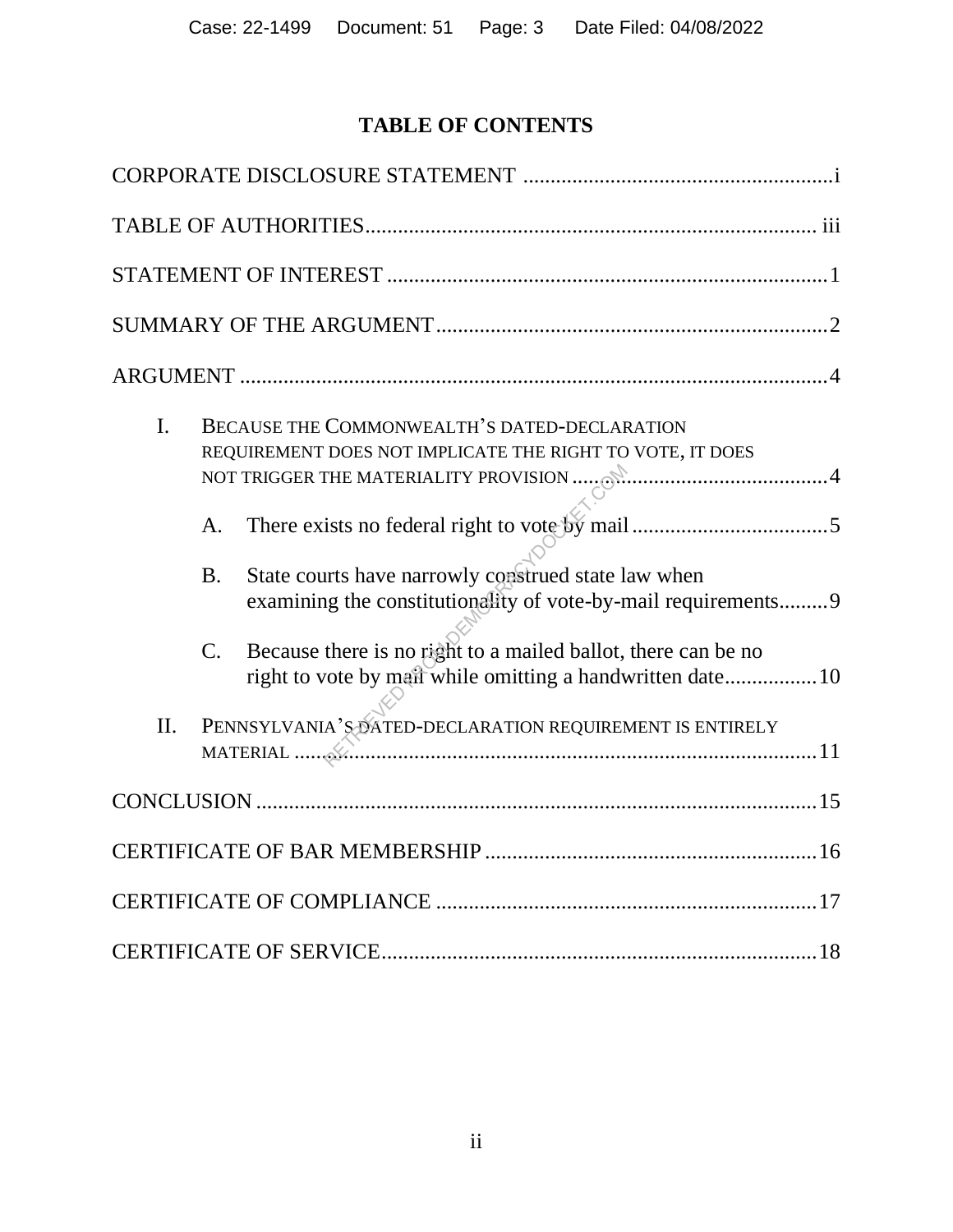# **TABLE OF AUTHORITIES**

### **CASES**

| Assoc. of Communities for Reform Now v. Blanco,                             |  |
|-----------------------------------------------------------------------------|--|
|                                                                             |  |
| Burdick v. Takushi,                                                         |  |
|                                                                             |  |
| Coalition for Good Governance v. Raffensperger,                             |  |
| No. 1:20-cv-1677, 2020 U.S. Dist. LEXIS 86996                               |  |
|                                                                             |  |
| In re Ctr. Twp. Democratic Party Supervisor Primary Election,               |  |
| $\mathbb{R}$ <sup>N</sup> 3                                                 |  |
|                                                                             |  |
| Diaz v. Cobb,                                                               |  |
| $541$ F. Supp. 2d 1319 (S.D. Fla. 2008) $\frac{13}{25}$<br>v. Commonwealth. |  |
|                                                                             |  |
| Erfer v. Commonwealth,                                                      |  |
|                                                                             |  |
| Eu v. San Francisco Cty. Democratic Cent. Comm.,                            |  |
|                                                                             |  |
|                                                                             |  |
| Fisher v. Hargett,                                                          |  |
|                                                                             |  |
|                                                                             |  |
| Griffin v. Roupas,                                                          |  |
|                                                                             |  |
| Marks v. Stinson,                                                           |  |
|                                                                             |  |
|                                                                             |  |
| Mays v. LaRose,                                                             |  |
|                                                                             |  |
|                                                                             |  |
| McDonald v. Bd. of Election Comm'rs,                                        |  |
|                                                                             |  |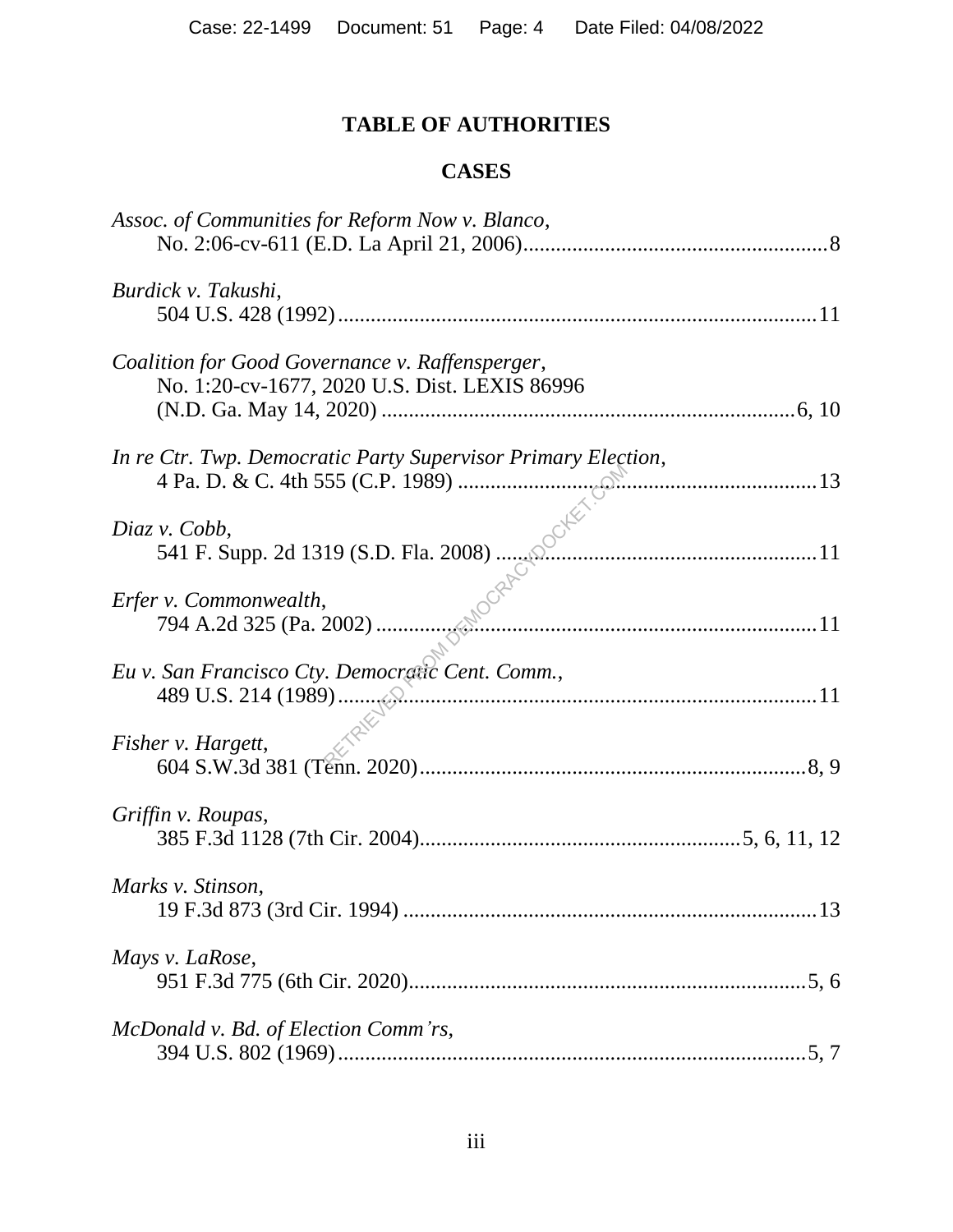| Nader v. Keith,                                                                                                         |
|-------------------------------------------------------------------------------------------------------------------------|
| In re Nomination Paper of Nader,                                                                                        |
| In re November 3, 2009 Election for Council of Borough,                                                                 |
| Opening of Ballot Box of the First Precinct of Bentleyville,                                                            |
| In re Petition to Contest Nomination of Payton,<br>No. 0049, 2006 Phila. Ct. Com. Pl. LEXIS 366 (C.P. Sep. 14, 2006) 14 |
| In re State,                                                                                                            |
| Storer v. Brown,                                                                                                        |
| Tex. Democratic Party v. Abbott,                                                                                        |
| Timmons v. Twin Cities Area New Party,                                                                                  |
| Working Families Party v. Commonwealth,                                                                                 |
|                                                                                                                         |

### **STATUTES**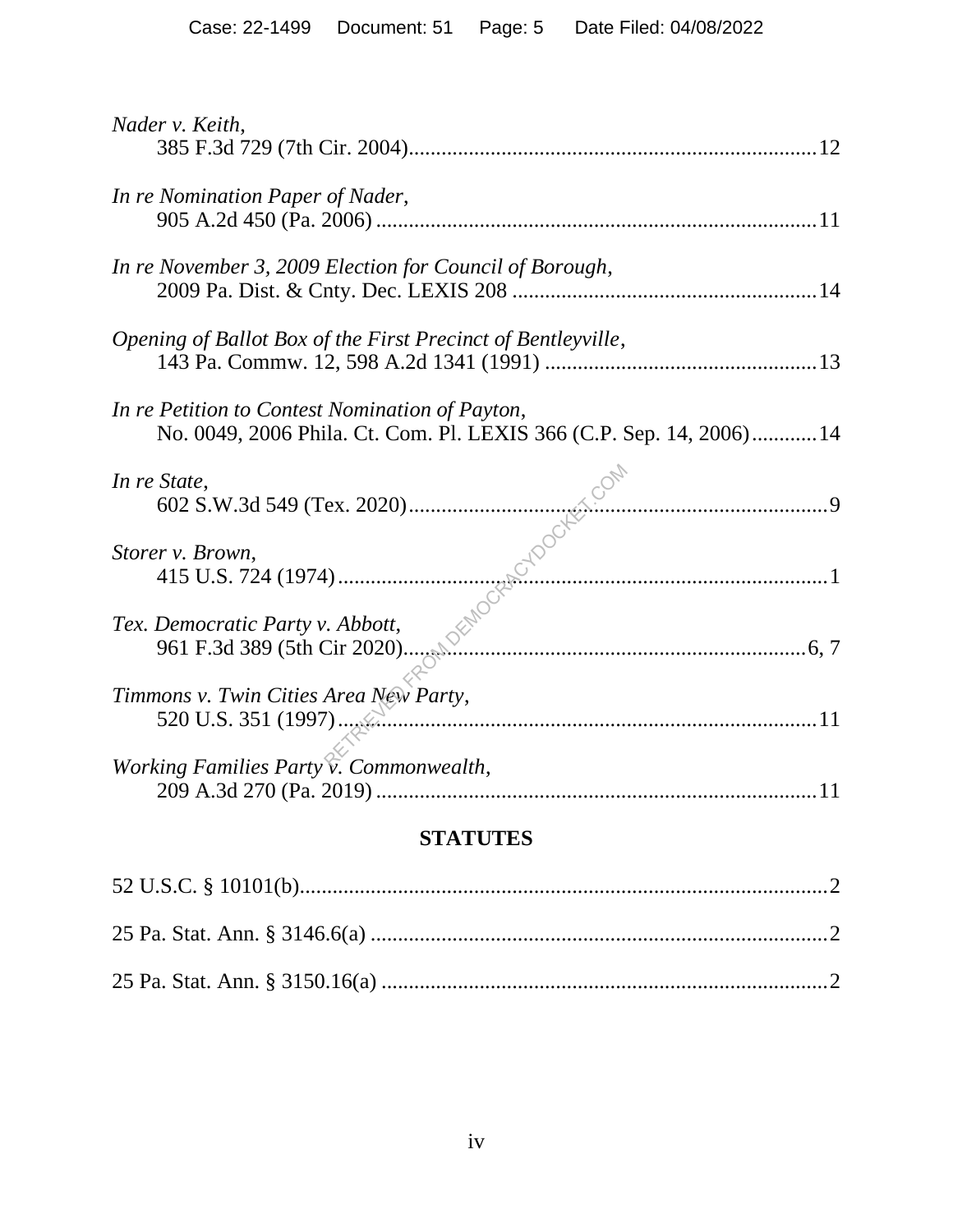# **OTHER AUTHORITIES**

| William T. McCauley, "Florida Absentee Voter Fraud: Fashioning an<br>Appropriate Judicial Remedy," 54 U. Miami L. Rev. 625 (2000) 12              |     |
|---------------------------------------------------------------------------------------------------------------------------------------------------|-----|
| John C. Fortier & Norman J. Ornstein, Symposium: The Absentee Ballot and<br>the Secret Ballot: Challenges for Election Reform, 36 U. Mich. J.L. & | .12 |
| John Harwood, Early Voting Begins in Presidential Battlegrounds: In Iowa,<br>'Ballot Chasers' Seek Decisions and an Edge Weeks Before Election    |     |
| Michael Moss, <i>Absentee Votes Worry Officials as Nov. 2 Nears</i> , N.Y. Times                                                                  |     |
| R.W. Apple Jr., Kerry Pins Hopes in Iowa on Big Vote From Absentees,                                                                              |     |
| Ron Lieber, Cast a Ballot From the Couch: Absentee Voting Gets Easier,                                                                            |     |
| Wall St. J., Sept. 2, 2004                                                                                                                        |     |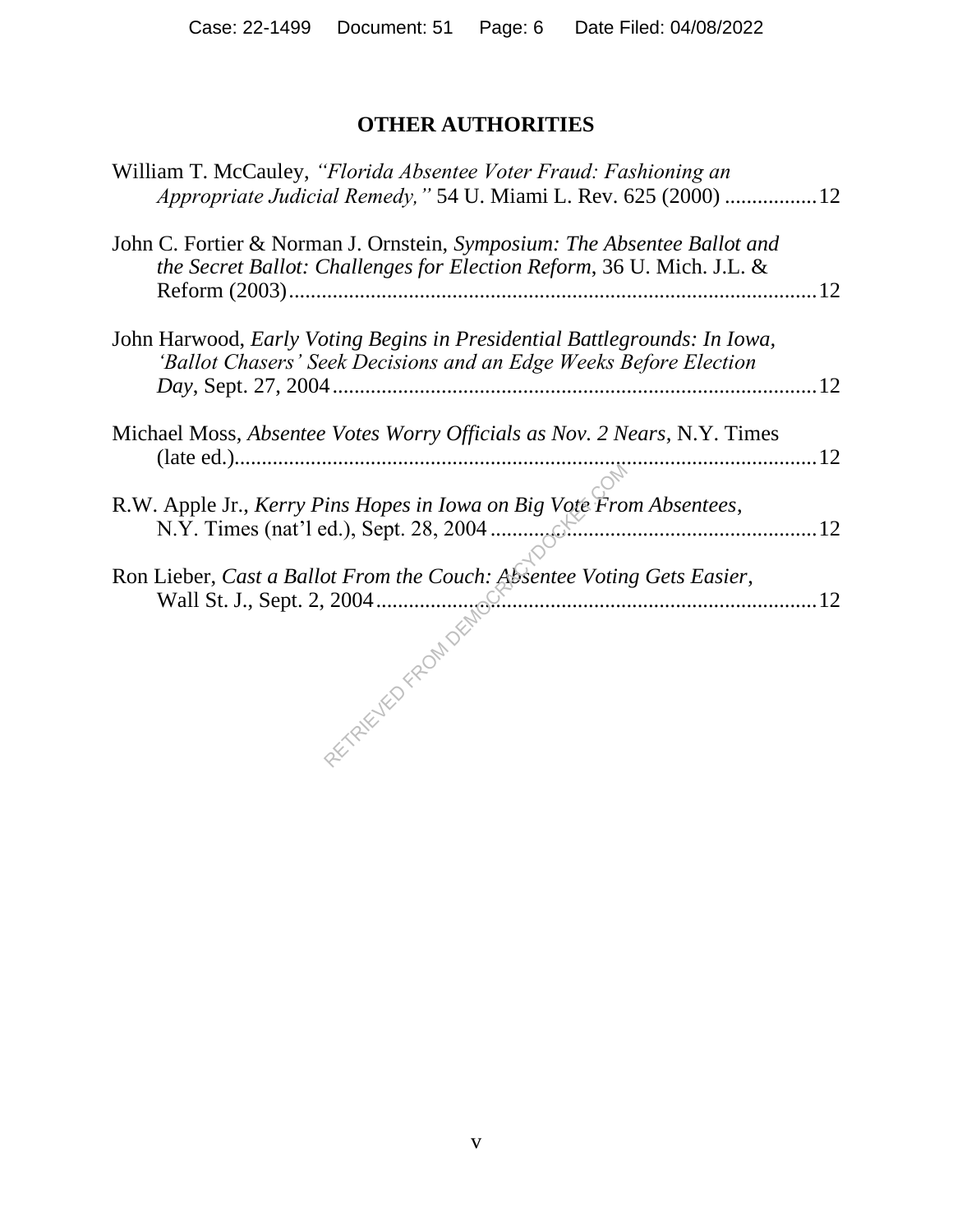#### **STATEMENT OF INTEREST**

The Honest Elections Project (the "Project")<sup>1</sup> is a nonpartisan organization devoted to supporting the right of every lawful voter to participate in free and honest elections. Through public engagement, advocacy, and public-interest litigation, the Project defends the fair, reasonable, and legal measures that legislatures put in place to protect the integrity of the voting process. The Project supports commonsense voting rules and opposes efforts to reshape elections for partisan gain.

The Project has an appreciable interest in this case. As part of its mission, the Project understands how crucial it is to ensure that elections are carried out using lawful methods. Challenges to duly enacted election procedures, such as those brought by the Plaintiffs, can damage the integrity of elections as well as the perceived legitimacy of election results. Indeed, roughly half a century ago, the Supreme Court recognized that "there must be a *substantial* regulation of elections if they are to be fair and honest and if some sort of order, rather than chaos, is to accompany the democratic processes." *Storer v. Brown*, 415 U.S. 724, 730 (1974) (emphasis added). This remains just as true today as when Justice White penned it in 1974. repreciable interest in this case.<br>
We crucial it is to ensure that electic<br>
mges to duly enacted election profits,<br>
fs, can damage the integrity of e<br>
dection results. Indeed, roughly<br>
ed that "there must be a *substantic* 

<sup>&</sup>lt;sup>1</sup> Counsel for Appellees Zachary Cohen and David Ritter consent to the filing of this brief. Counsel for Lehigh County Board of Elections and Plaintiffs-Appellants do not object to the filing of this brief. No party authored this brief in any part or contributed money for the preparation of this brief.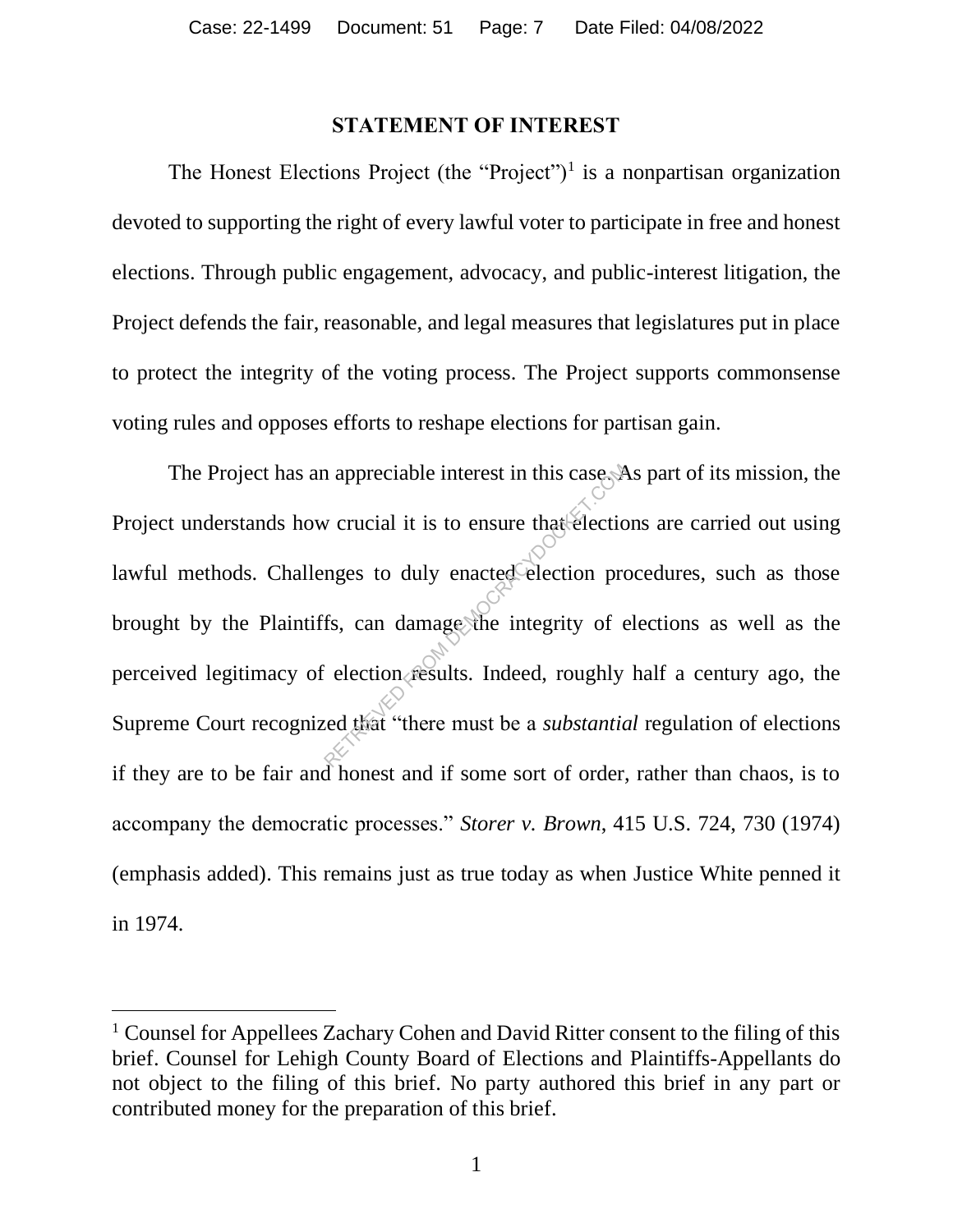Given the Project's focus and expertise, it respectfully submits this brief in support of Defendants-Appellees and to aid the Court as it resolves this action.

#### **SUMMARY OF THE ARGUMENT**

At issue in this case is the way in which a provision of Pennsylvania's Election Code interacts with a provision of the federal Civil Rights Act. The Commonwealth's law requires any person submitting a vote-by-mail ballot to "*date* and sign" a declaration printed on the back of the envelop. 25 Pa. Stat. Ann. § 3146.6(a) (emphasis added); *accord id.* § 3150.16(a). The federal law forbids any person "acting under color of law" to deny anyone else the right to vote based on "an error or omission on any record or paper relating to any application, registration, or other act requisite to voting, if such error or omission is not material in determining whether such individual is qualified ... to vote ...." 52 U.S.C. § 10101(b). In the Plaintiffs' view, the State's decision to enforce the former violates the latter. dded); *accord id.* § 3150.16(a). The<br>lor of law" to deny anyone else th<br>any record or paper relating to any<br>to voting, if such error or omiss<br>uch individual is qualified ... to<br>iffs wiew, the State's decision to en

The district court correctly determined that the materiality provision may only be enforced by the Attorney General. JA4-33. The Project notes, however, that the Plaintiffs' claims fail for a more fundamental reason. The Commonwealth Code's dated-declaration requirement regulates the *vote-by-mail* process. The Civil Rights Act protects an individual's fundamental *right to vote*. And scores of caselaw at every stage of the federal system are in accord—voting by mail is not synonymous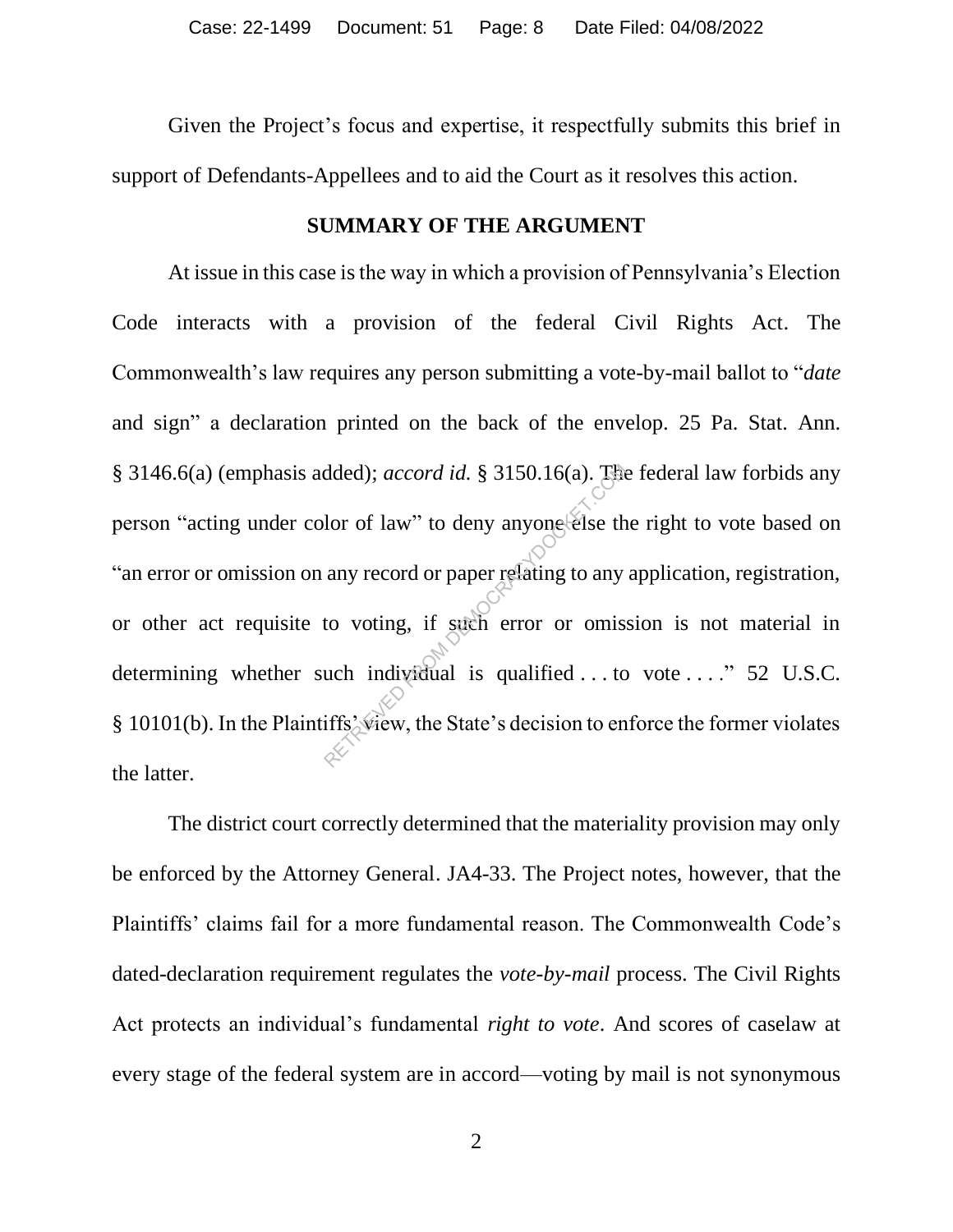with voting, and regulation of the former does not amount to deprivations of the latter. Appreciating the different between the Commonwealth-created accommodation to vote by mail and the Constitutionally enshrined right to vote provides another, independent reason for affirmance in this case.

Should the Court disagree and reach the merits, however, the Plaintiffs claims still fail as a matter of law. Pennsylvania is not asking too much of its constituency to sign *and date* an envelope when they avail themselves of the Commonwealth's vote-by-mail accommodation; this is the sort of commonsensical requirement that any deadline-driven vote-by-mail system would self-evidently require. And despite the truly *de minimis* nature of this requirement, complying with it serves profoundly important goals—*e.g.*, fraud prevention, a point expressly recognized by the district court. ation; this is the sort of commons<br>e-by-mail system would self-evider<br>ure of this requirement, complying v<br>caud prevention a point expressly r<br>lth has decided to make voting eas

The Commonwealth has decided to make voting easier by providing a voteby-mail option. In return, they have asked those electing this option to provide the minimal information necessary to ensure that elections in the Commonwealth remain free and fair. The consequences that have arisen due to the Plaintiffs' failure to comply with this small ask does not offend the Civil Rights Act. The district court was right to rule in favor of the Defendants, and this Court should affirm.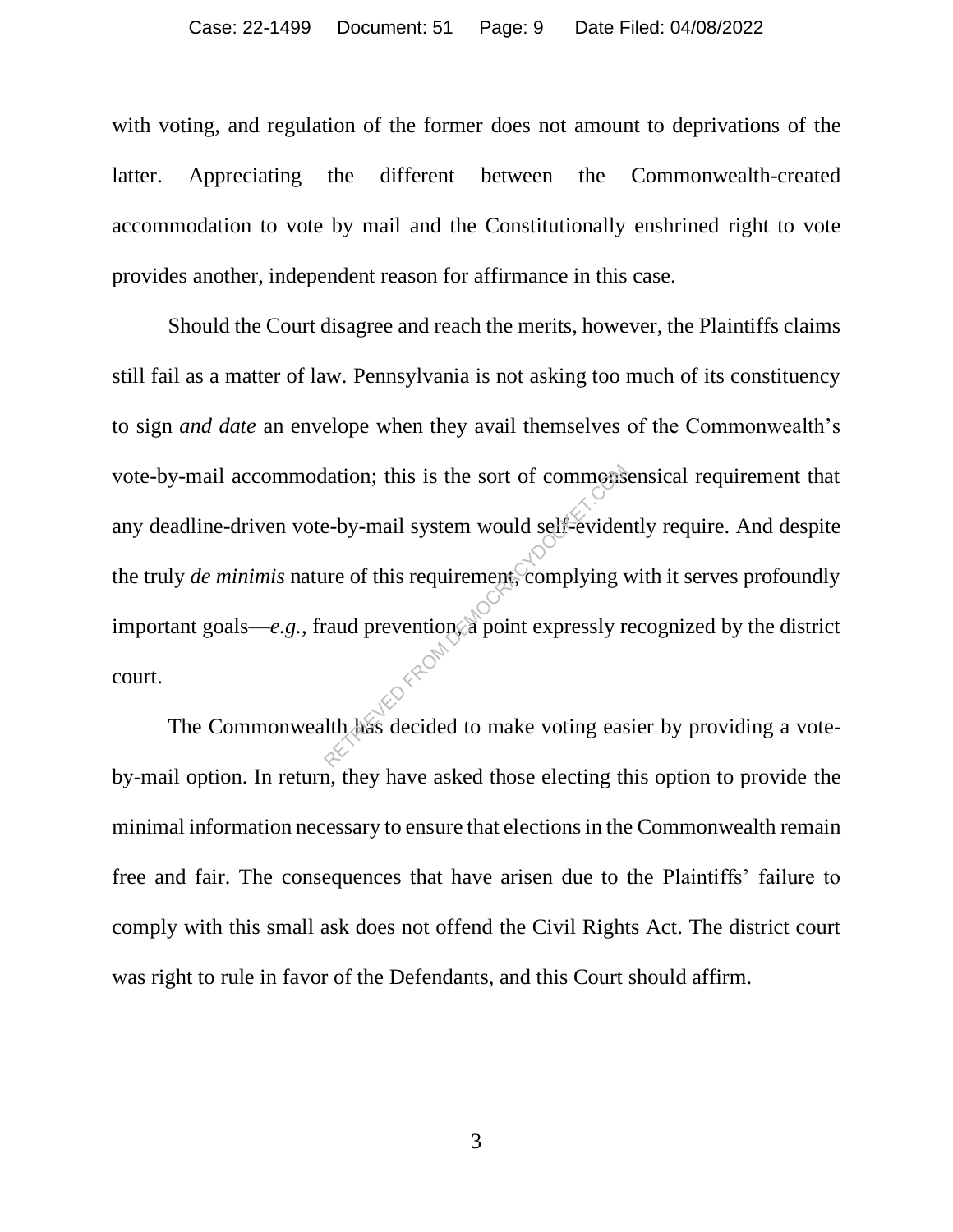#### **ARGUMENT**

### **I. BECAUSE THE COMMONWEALTH'S DATED-DECLARATION REQUIREMENT DOES NOT IMPLICATE THE RIGHT TO VOTE, IT DOES NOT TRIGGER THE MATERIALITY PROVISION.**

Even assuming *arguendo* that the Plaintiffs have authority to bring an action under the materiality provision (and as the district court correctly concluded, they do not), they cannot use it to challenge the Commonwealth's vote-by-mail regulations. The plain text of the materiality provision makes manifest this point: it prohibits persons "acting under color of law" from "*deny[ing] the right of any individual to vote* in any election" due to an immaterial error or omission. In other words, the denial of the right to vote is a prerequisite for any action under that provision. Without it, Plaintiffs cannot leverage the Materiality Provision to support their private right of action. relection" due to an immaterial error election" due to an immaterial error election" due to an immaterial error election en election due to an immaterial error election due to an immaterial error election due to an immater

The question, then, is whether Pennsylvania's dated-declaration requirement implicates the right to vote—and not just the Commonwealth's vote-by-mail accommodation. The answer is plain. There exists no unconditional right to vote by mail under either federal or Pennsylvania law. The dated-declaration requirement applies only to Pennsylvania's vote-by-mail accommodation. Like night follows day, it necessarily follows that the Plaintiffs cannot avail themselves of a statutory provision that expressly requires a voting-rights deprivation to apply.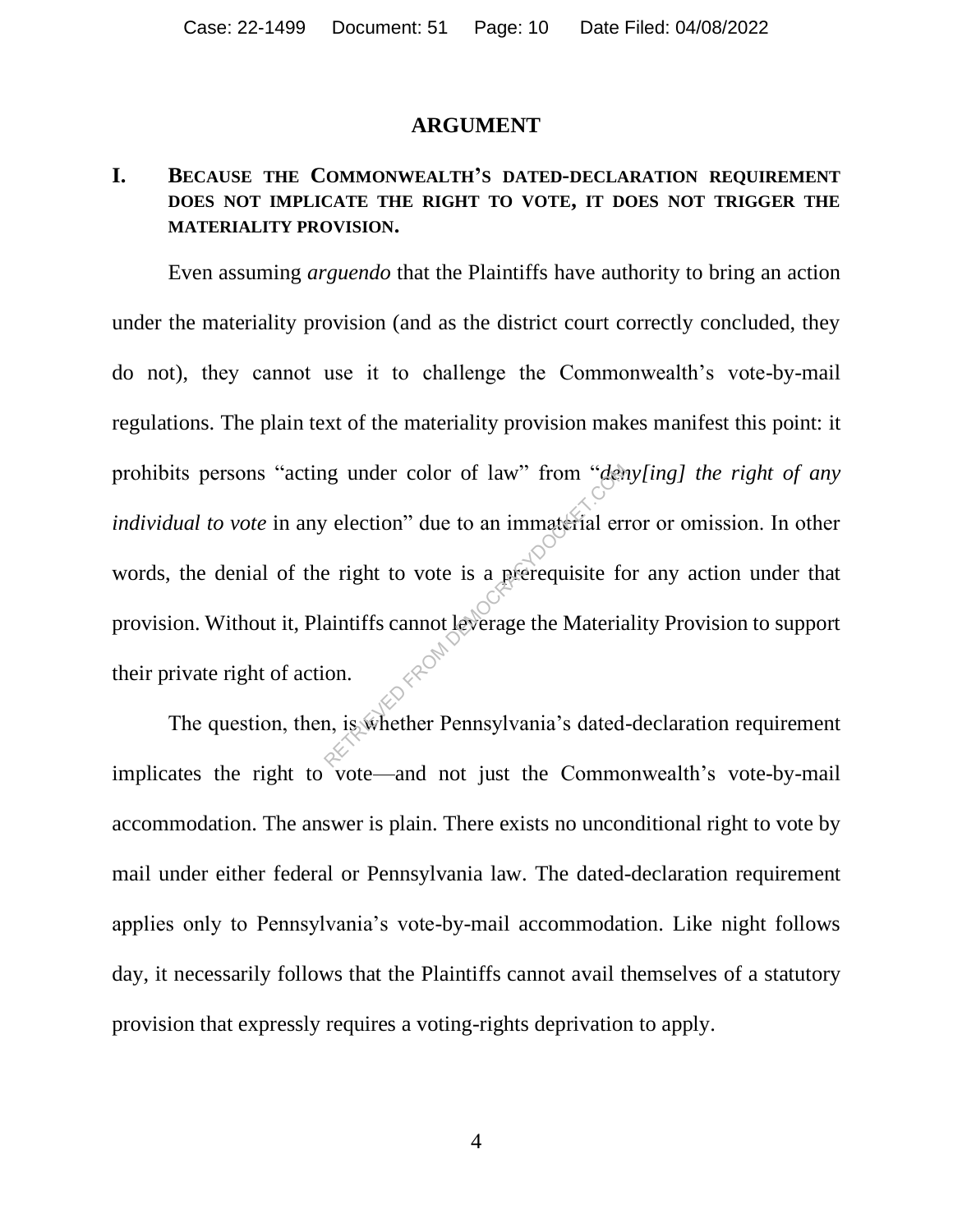#### **A. There exists no federal right to vote by mail.**

Courts throughout the federal system have long been in accord—"there is no constitutional right to an absentee ballot." *Mays v. LaRose*, 951 F.3d 775, 792 (6th Cir. 2020) (citing *McDonald v. Bd. of Election Comm'rs*, 394 U.S. 802, 807–09 (1969)). And when the government limits or regulates voting by mail but leaves unencumbered voting in person, courts universally recognize that "[i]t is thus not the right to vote that is at stake here but a claimed right to receive absentee [or mail] ballots." *McDonald*, 394 U.S. at 807. For that reason, the Supreme Court has squarely held that, short of "in fact absolutely prohibit[ing]" a plaintiff from voting *in toto*, their voting rights are not impeded. *Id.* at 808 n.7.

Indeed, the Supreme Court squarely resolved this issue in *McDonald*, a case in which the Court held that an Illinois statute denying certain inmates mail-in ballots did not violate their right to vote. *Id*. at 807. Because the statute burdened only their *asserted* right to an absentee ballot, and because the inmates presented no evidence that they could not vote another way, *id*. at 807-08, the Court held that they had not shown that the state "in fact absolutely prohibited [them] from voting." *Id*. at 808 n.7. For this reason, the *McDonald* Court applied rational-basis review and upheld the absentee-ballot restriction. *Id*. at 808–11. 14 U.S. at 807. For that reasons of "in fact absolutely probibit[ing]<br>ts are not impeded.  $Id$  at 808 n.7.<br>me Court squarely resolved this iss<br>hat an Illinois statute denying certaint to yote.  $Id$ . at 807. Because the stat

Other federal circuit courts of appeals have followed suit. For example, in *Griffin v. Roupas*, the Seventh Circuit upheld a district court's motion to dismiss a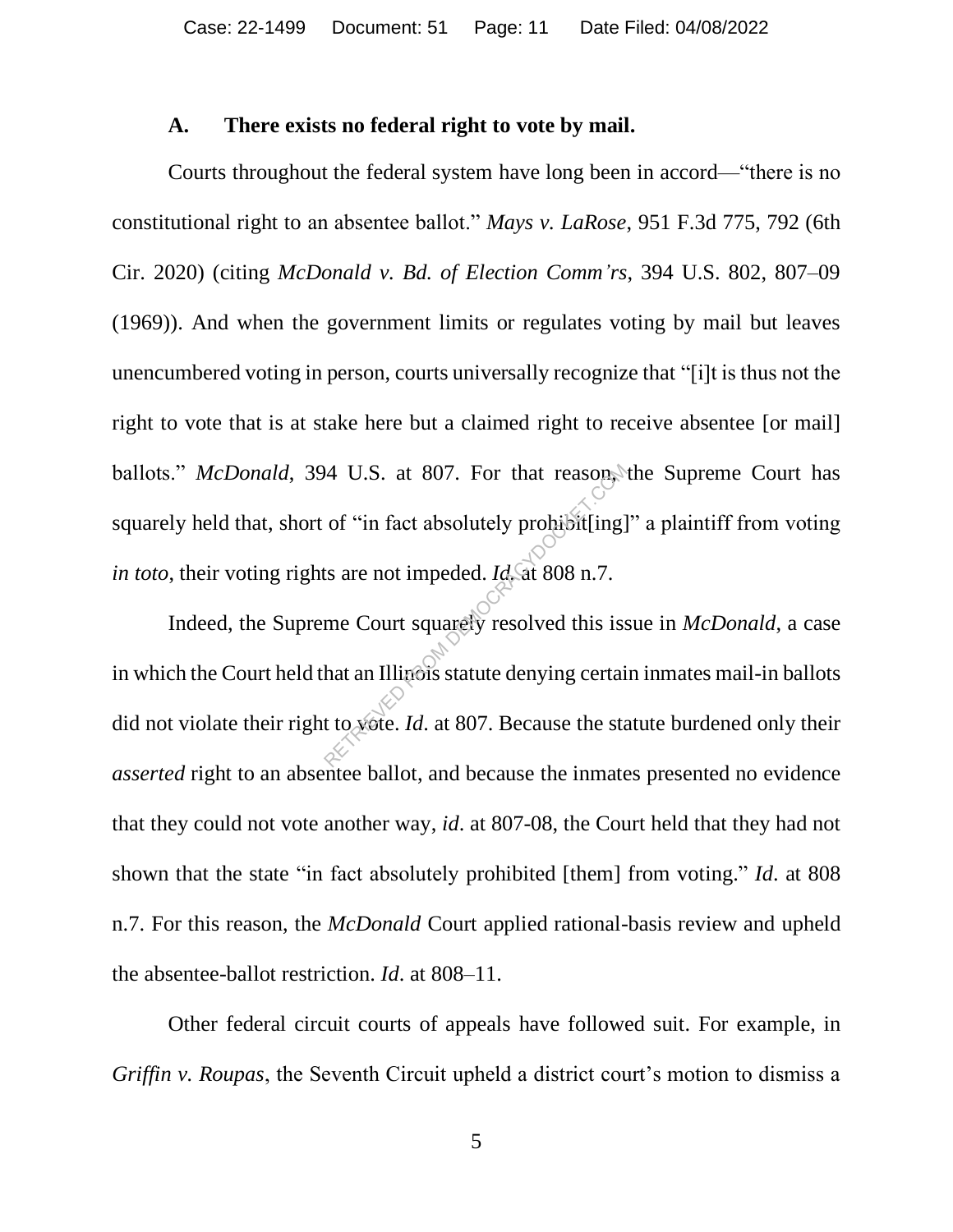claim on behalf of "working mothers who contend[ed] that[,] because it [was] a hardship for them to vote in person on election day, the United States Constitution require[d] Illinois to allow them to vote by absentee ballot." 385 F.3d 1128, 1129 (7th Cir. 2004). In rejecting their claim, the Seventh Circuit noted that they had "claim[ed] a blanket right . . . to vote by absentee ballot"; in other words, "absentee voting at will." *Id.* at 1130. After noting the substantial issues that unregulated and unlimited voting by mail would cause, $2$  the Court declined to find that the plaintiffs' request violated their right to vote. *Id*. at 1130-33.

When COVID-19 emerged, plaintiffs throughout the Country tried to cite the pandemic as a reason to expand, as a constitutional matter, vote-by-mail access. They were nearly universally unsuccessful in doing so. *See generally, e.g., Tex. Democratic Party v. Abbott*, 961 F.3d 389 (5th Cir 2020); *Coalition for Good Governance v. Raffensperger*, No. 1:20-cv-1677, 2020 U.S. Dist. LEXIS 86996 at \*9 n.2. (N.D. Ga. May 14, 2020). The Plaintiffs' challenge in this case is no different. Simply put, no federal court has recognized (or should recognize) that the fundamental right to vote translates into a right to no-excuse, expanded-excuse, or At to vote. *Id.* at 1130-33.<br>
emerged, plaintiffs throughout the<br>
o expand, as a constitutional matt<br>
ersally unsuccessful in doing so. S<br>
bbott, 961 F.3d 389 (5th Cir 202<br>
erger, No. 1:20-cv-1677, 2020 U.S

<sup>&</sup>lt;sup>2</sup> The Court discussed as length how regulating absentee voting helps reduce the danger of voting fraud, invalidly cast ballots, voter mistakes and errors, and deprivation of information that may surface late in elections. *Griffin,* 385 F.3d at 1130-31.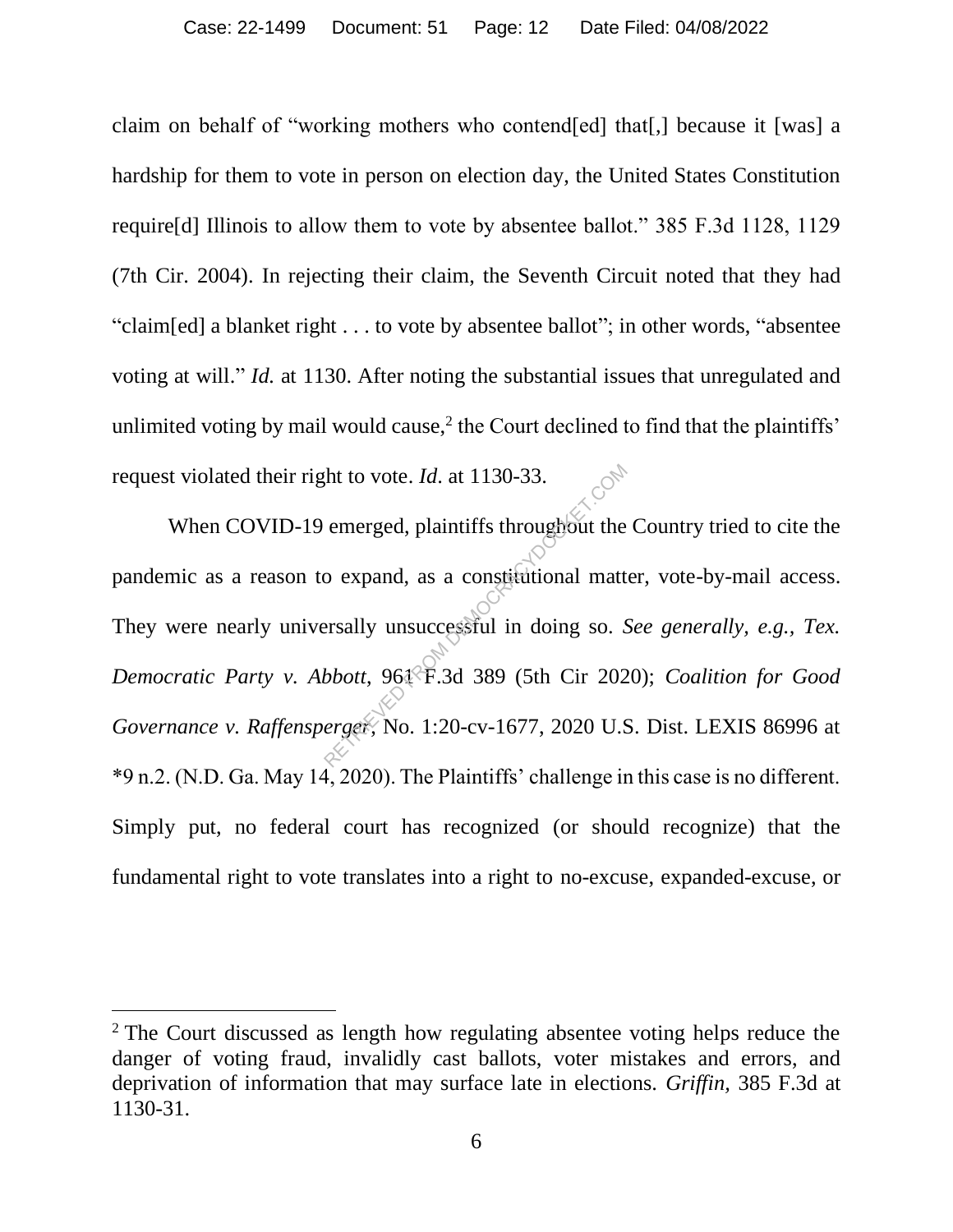(as Plaintiffs claim here) lesser-regulated absentee voting. *Mays*, No. 4:20-cv-341 (JM), 2020 U.S. Dist. LEXIS 54498 at \*4-5.

For instance, in *Texas Democratic Party v. Abbott*, a Fifth Circuit motions panel stayed a Western District of Texas order granting a preliminary injunction, which required state officials, to, among other things, distribute mail-in ballots to any eligible voter who wanted one. In so doing, the Fifth Circuit held that: "[t]he Constitution is not 'offended simply because some' groups 'find voting more convenient than' do the plaintiffs because of a state's mail in ballot rules." 961 F.3d at 405 (quoting *McDonald*, 394 U.S. at 810). The Fifth Circuit's mind was not changed even though "voting in person 'may be extremely difficult, if not practically impossible,' because of circumstances beyond the state's control." *Id.* (quoting *McDonald*, 394 U.S. at 810). Critically, the Fifth Circuit indicated that the principles guiding its analysis would apply in the statutory context—in that case, specifically, the Voting Rights Act. *See id*. at 404 n.32 ("And here, unlike in *Veasey* [*v. Abbott* a challenge to a Texas voter ID law under the Voting Rights Act], the state has not placed any obstacles on the plaintiffs' ability to vote in person." (emphasis in original)).<sup>3</sup> plaintiffs because of a state's mail-<br>
retardary and the Fifth<br>
position of may be extremely democracy of circumstances beyond the state<br>
Retardary Context<br>
Retardary context<br>
Retardary context<br>
Retardary context<br>
Retardar

<sup>3</sup> Judge Ho's concurring option further emphasized this point. *See Tex. Democratic Party*, 961 F.3d at 444-45 (noting that "[f]or courts to intervene, a voter must show that the state 'has in fact precluded [voters] from voting'") (emphasis in original) (quoting *McDonald*, 394 U.S. at 808 & n.7)).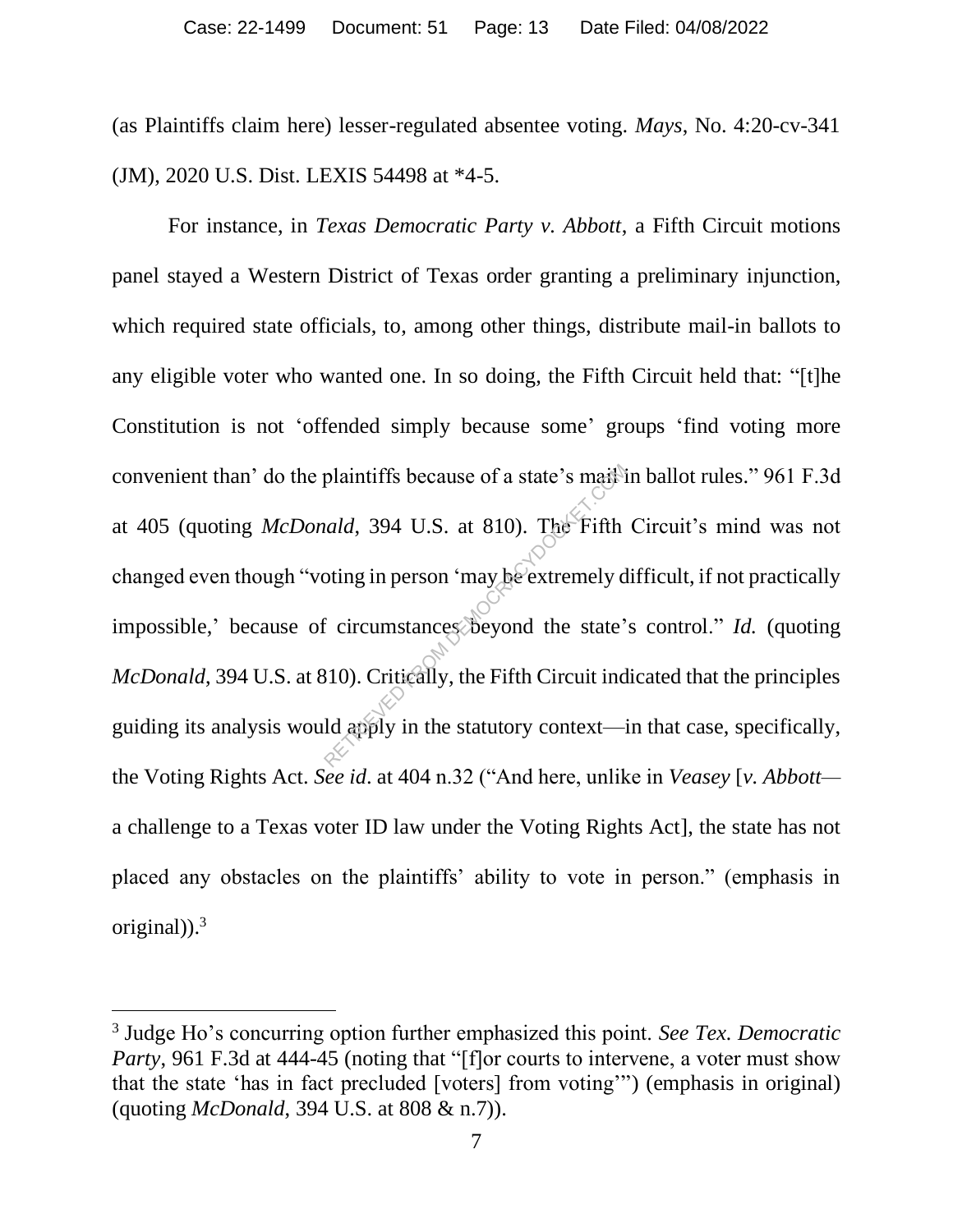In cases before the COVID-19 pandemic, other exigencies were similarly unable to expand the right to vote into a right to vote by mail. In the wake of Hurricane Katrina, the Eastern District of Louisiana dismissed a request to extend the deadline for counting absentee ballots. *Assoc. of Communities for Reform Now v. Blanco*, No. 2:06-cv-611, Order at 1-2 (E.D. La April 21, 2006) (ECF No. 58). The court found that the alleged harms "do not rise to the level of a constitutional or Voting Rights Act violation," *id*. at 3, and noted further the irony in the allegation that "a step taken by the State, apparently to allow as many displaced voters as possible the ability to request and receive an absentee ballot . . . is now being challenged as having the exact opposite effect<sup>or</sup> *Id*. For this reason, the court found the claim that the State's "efforts will 'disenfranchise' minority voters" to be disingenuous," accordingly, dismissed their claims. *Id*. at 5. Request and receive an absentee<br>request and receive an absentee<br>e exact opposite effect<sup>or</sup> *Id*. For this<br>e's "efforts with disenfranchise"<br>gly, dismissed their claims. *Id.* at 5<br>e Commonwealth endeavored to

So too here. The Commonwealth endeavored to make voting easier by allowing the entire Pennsylvania electorate to request a vote-by-mail ballot. In return, they asked that those choosing to vote-by-mail date their declarations. The Plaintiffs' failure to comply with this requirement does not enable them to use the Civil Rights Act as a cudgel against the Commonwealth by morphing their vote-bymail compliance failure into an infringement of their right to vote.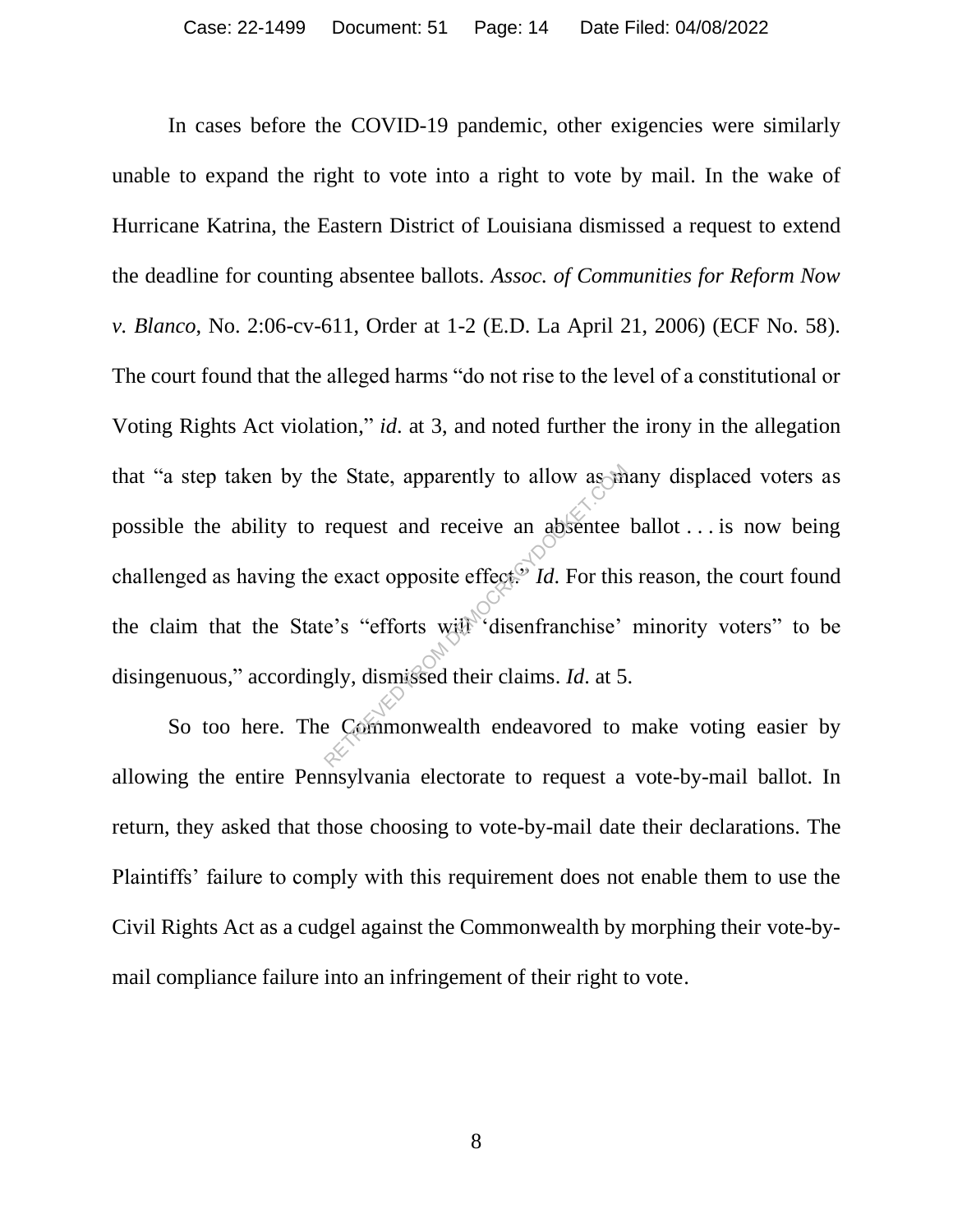### **B. State courts have narrowly construed state law when examining the constitutionality of vote-by-mail requirements.**

State courts have, like their federal brethren, have also narrowly construed state constitutional provisions when those are used to challenge vote-by-mail regulations. In *Fisher v. Hargett*, 604 S.W. 3d 381 (Tenn. 2020), for instance, the Tennessee Supreme Court rejected a state constitutional challenge to election procedures premised on COVID-19-related difficulties because those procedures placed only "a moderate burden" on voting rights, if at all, and "the State's interests in the efficacy and integrity of the election process are sufficient to justify" it, especially in the context of absentee and mail voting. *Id.* And in *In re State*, the Texas Supreme Court narrowly construing Texas's absentee voting justifications and held that lack of immunity to COVID-19 is not itself a "physical condition" that renders a voter eligible to vote by mail within the meaning of Texas Law. 602 S.W.3d 549 (Tex. 2020). Example 1 of the election process are<br>t of absentee and mail voting. Id.<br>narrowly construing Texas's absent<br>nunity to COVID-19 is not itself a '<br>to vote by mail within the mean

The common thread in these cases is that same one that forecloses the Plaintiffs-Appellants' claims here. Eligible citizens have a fundamental right to vote. They do not have a fundamental right to vote-by-mail. The materiality provision protects the former, but not the latter. For this reason, the Plaintiffs cannot avail themselves of the materiality provision because they failed to comply with a plain, unobtrusive requirement to date their respective vote-by-mail declarations.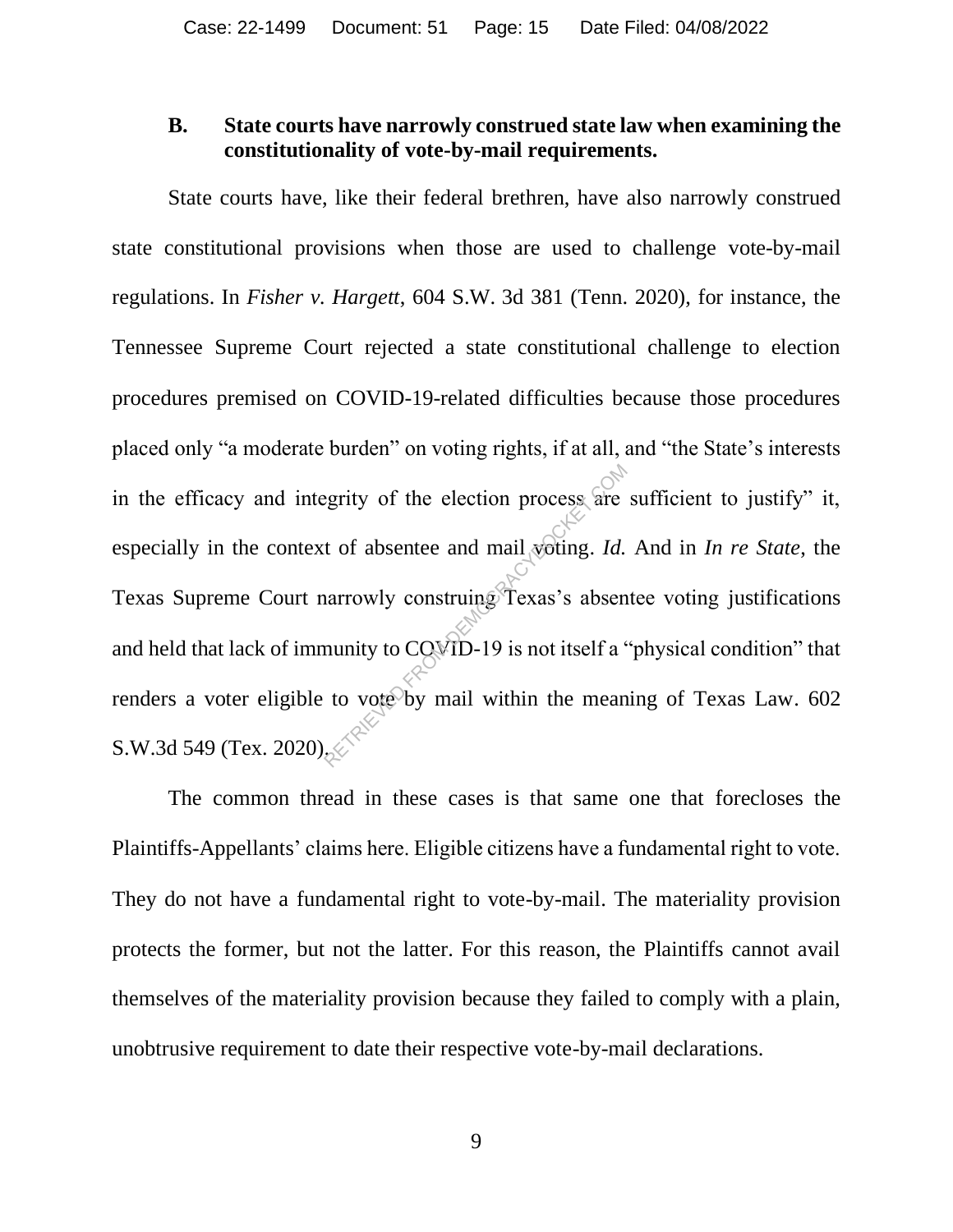### **C. Because there is no right to a mailed ballot, there can be no right to vote by mail while omitting a handwritten date.**

The foregoing analysis is straightforward and unassailable. Pennsylvania's Election Code does not burden the right to vote. Instead, it makes voting easier by allowing the Commonwealth's electorate to vote-by-mail, provided that they comply with straightforward, commonsensical, non-intrusive safeguards that, while simple to satisfy, remain critical to safeguard the legitimacy and orderly administration of Pennsylvania elections. *See infra* at Sec. II.

In other words, "this is not a case in which the state applied its own policy, adopted a rule, or enacted a statute that burdened the right to vote" in any way whatsoever. *Coalition v. Rafensperger*, No. 1:20-cv-1677, 2020 U.S. Dist. LEXIS 86996, 2020 WL 2509092 at \*9 n.2 (N.D. Ga. May 14, 2020). Because the Plaintiffs' voting rights are not implicated by vote-by-mail regulations, it necessarily follows that the requirement to include a dated voter declaration does implicate the right to vote, nor does setting a vote-by-mail ballot aside for failure to comply with this *de minimis* requirement. Without a voting right infringement, the materiality provision never triggers. For this reason, Plaintiffs claims fail as a matter of law, and this Court should conclude the same. this is not a case in which the state<br>ted a statute that burdened the rig<br>Rafensperger, No. 1:20-cv-1677,<br>2 at \*9 n.2 (N.D. Ga. May 14, 2020<br>plicated by vote-by-mail regulation<br>nefude a dated voter declaration do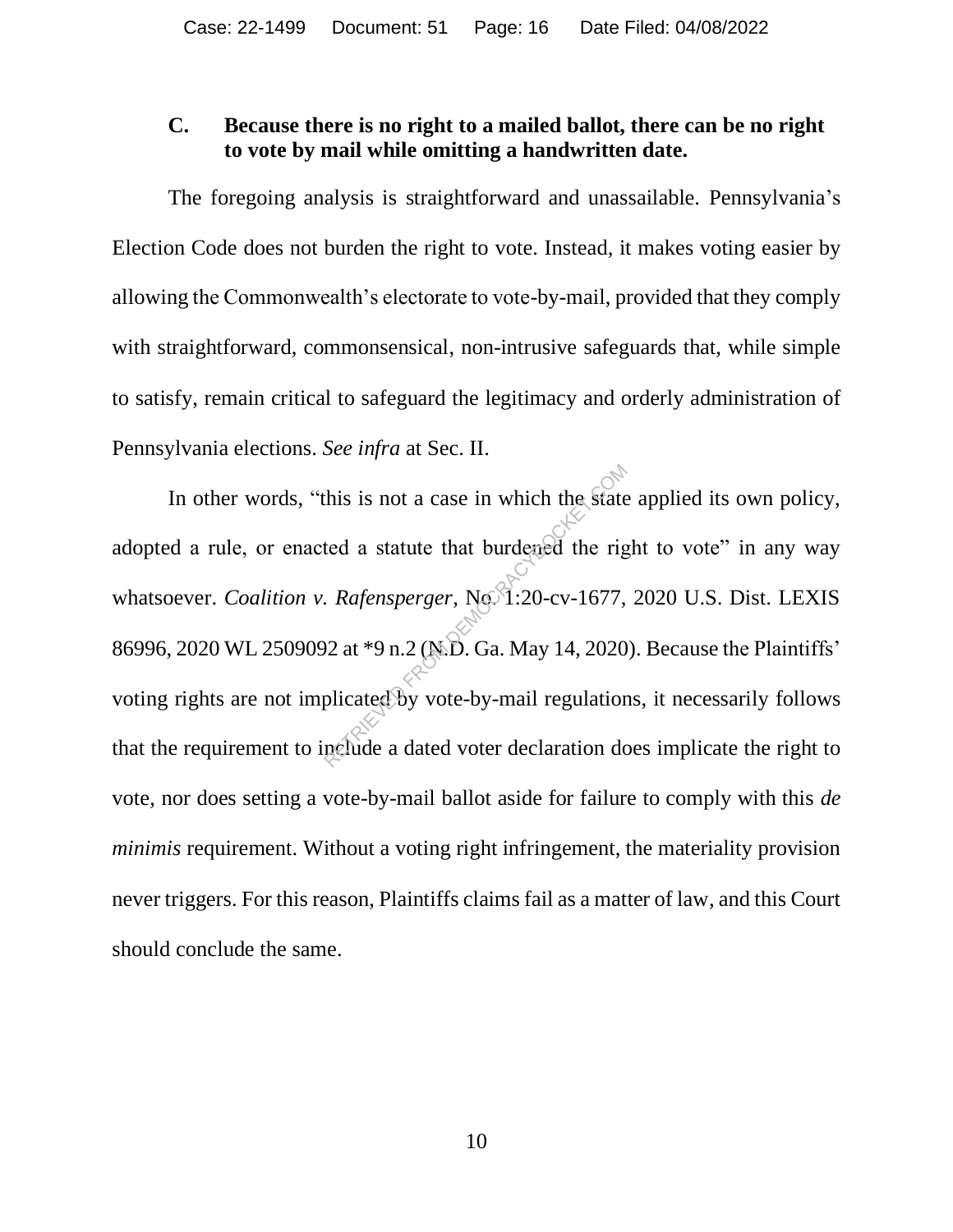### **II. PENNSYLVANIA'S DATED-DECLARATION REQUIREMENT IS ENTIRELY MATERIAL.**

Should the Court find that the Plaintiffs can in fact maintain this action (and for a whole host of reasons discussed throughout this litigation, it should not), their claims still fail as a matter of law. Simply put, the Commonwealth's dateddeclaration requirement is material in every sense of the word. Unlimited and unregulated vote-by-mail systems breed chaos and confusion, and jurisdictions within the Commonwealth have experienced this firsthand. It is not too much to ask the Plaintiffs-Appellants to comply with basic, straightforward, readily discernable requirements to have their vote-by-mail ballot counted. Asking the Court to dispense with such requirements and count their ballots anyway is how issues regarding fraud, confidence, and orderly administration metastasize. to comply with basic, straightform<br>ir vote-by-mail ballot counted. Asking<br>administration metastasize.<br>the is the right to participate in an<br>maintain the integrity of the demo

"[T]he right to vote is the right to participate in an electoral process that is necessarily structured to maintain the integrity of the democratic system." *Burdick v. Takushi*, 504 U.S. 428, 441 (1992) (as quoted in *In re Nomination Paper of Nader*, 905 A.2d 450, 459-60 (Pa. 2006)).<sup>4</sup> The public's interest in the maintenance, order,

<sup>4</sup> Although Pennsylvania's Free Speech and Association Clauses provide protections broader than its federal counterpart, the Supreme Court of Pennsylvania still relies on the federal *Anderson-Burdick* jurisprudence to adjudicate claims related to the administration of elections and voting rights. *Working Families Party v. Commonwealth*, 209 A.3d 270, 284-86 (Pa. 2019) (relying on *Timmons v. Twin Cities Area New Party*, 520 U.S. 351 (1997)). Furthermore, the Supreme Court of Pennsylvania has ruled that Pennsylvania's equal protections provisions are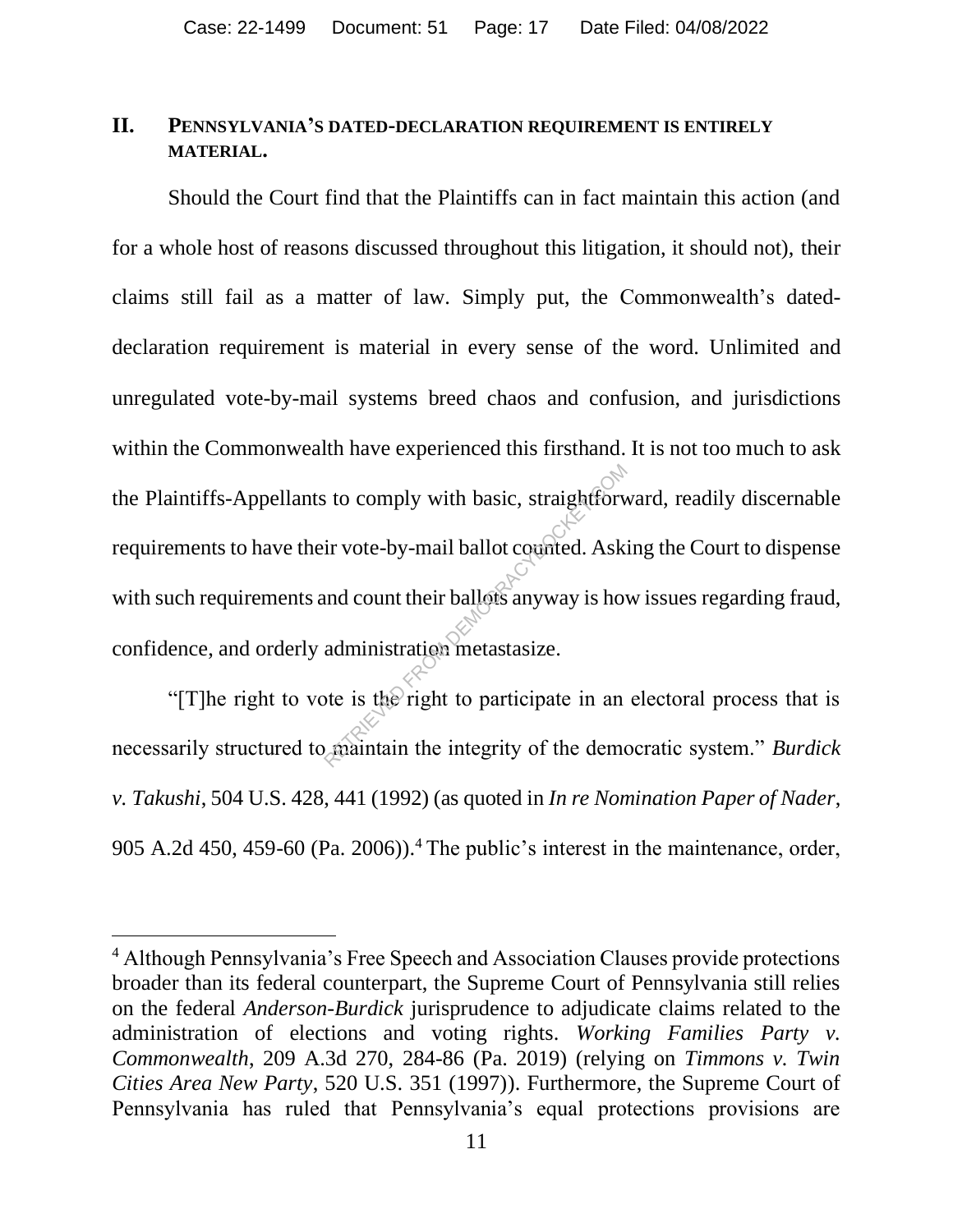and integrity of elections is compelling. *See, e.g., Eu v. San Francisco Cty. Democratic Cent. Comm.*, 489 U.S. 214, 231 (1989); *Diaz v. Cobb*, 541 F. Supp. 2d 1319, 1335 (S.D. Fla. 2008). Scores of caselaw stand for this universally accepted principle.

Vote-by-mail options involve a tradeoff; as ballot-casting convenience expands, regulation must counterbalance risk. Indeed, in *Griffin v. Roupas*, Judge Posner recounted the many issues that can accompany unlimited absentee voting. In his view, "[v]oting fraud is a serious problem in U.S. elections generally . . . and it is facilitated by absentee voting." *Griffin*, 385 F.3d at 1130-31 (citing John C. Fortier & Norman J. Ornstein, *Symposium: The Absentee Ballot and the Secret Ballot: Challenges for Election Reform*, 36 U. MICH. J.L. & REFORM (2003); William T. McCauley, "Florida Absentee Voter Fraud: Fashioning an Appropriate Judicial Remedy," 54 U. MIAMI L. REV. 625, 631–32 (2000); *Michael Moss, Absentee Votes Worry Officials as Nov. 2 Nears*, N.Y. TIMES (late ed.), Sept. 13, 2004, p. A1.). After comparing no-excuse absentee voting to take-home exams, Judge Posner warned that "[a]bsentee voters . . . are more prone to cast invalid ballots than voters who, being present at the polling place, may be able to get assistance from the election judges if they have a problem with the ballot." *Id*. at 1131 (citing *Nader v. Keith*, d is a serious problem in U.S. elect<br>voting." *Griffin*, 385 F.3d at 1130-3<br>*Symposium: The Absentee Ballot*<br>*Reform*, 36 U. MICH. J.L. & REF<br>posentee Voter Fraud: Fashioning<br>L. REV. 625, 631–32 (2000); Micha

coextensive with the Equal Protection Clause of the Fourteenth Amendment to the U.S. Constitution. *Erfer v. Commonwealth*, 794 A.2d 325, 332 (Pa. 2002).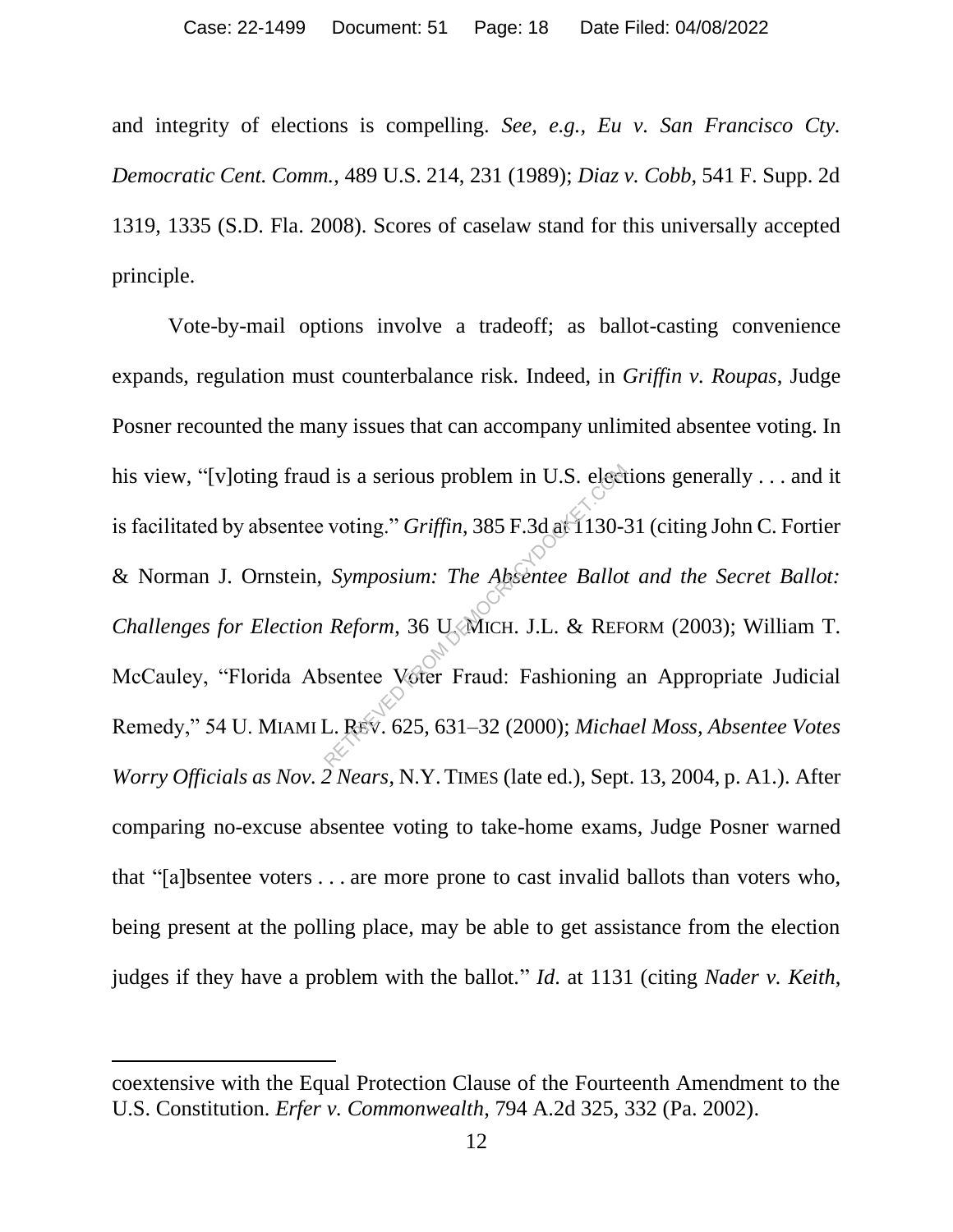385 F.3d 729, 732-33 (7th Cir. 2004); R.W. Apple Jr., *Kerry Pins Hopes in Iowa on* 

*Big Vote From Absentees*, N.Y. TIMES (nat'l ed.), Sept. 28, 2004, p. A18; John

Harwood, *Early Voting Begins in Presidential Battlegrounds: In Iowa, 'Ballot* 

*Chasers' Seek Decisions and an Edge Weeks Before Election Day*, , Sept. 27, 2004,

p. A1; Moss, *supra*; Ron Lieber, *Cast a Ballot From the Couch: Absentee Voting* 

*Gets Easier*, WALL St. J., Sept. 2, 2004, p. D1.).

Indeed, the Commonwealth has faced voting fraud, illegal vote-by-mail activity, and improperly cast and handled mail ballots:

- In *Marks v. Stinson*, 19 F.3d 873 (3rd Cir. 1994), two elections officials conspired with a candidate to cause illegally obtained absentee ballots to be cast and County Board of elections rejected four-hundred absentee ballots because they were from unregistered voters). cast and handled mail ballots:<br>
Stinson, 19 F.3d 873 (3rd Cir. 19<br>
nspired with a candidate to cause<br>
llots to be cast and Coanty Board of<br>
ed absentee ballots because to<br>
d voters).<br>
of Ballot Box of the First Precin<br>
mm
- In *Opening of Ballot Box of the First Precinct of Bentleyville*, 143 Pa. Commw. 12, 598 A.2d 1341 (1991), four signatures on absentee ballots did not match those on applications for the absentee ballots. And election challenger alleged fraud, and court agreed.
- In *In re Ctr. Twp. Democratic Party Supervisor Primary Election*, 4 Pa. D. & C.4th 555 (C.P. 1989), absentee ballot applications and absentee ballots were completed and submitted for fifteen entirely fictious persons. The candidate then beat their opponent by 14 votes. The nomination was voided, and a run-off election was ordered.

The Commonwealth's dated-declaration requirement is meant to help prevent many

of these issues. And as these examples clearly illustrate, unsecure vote-by-mail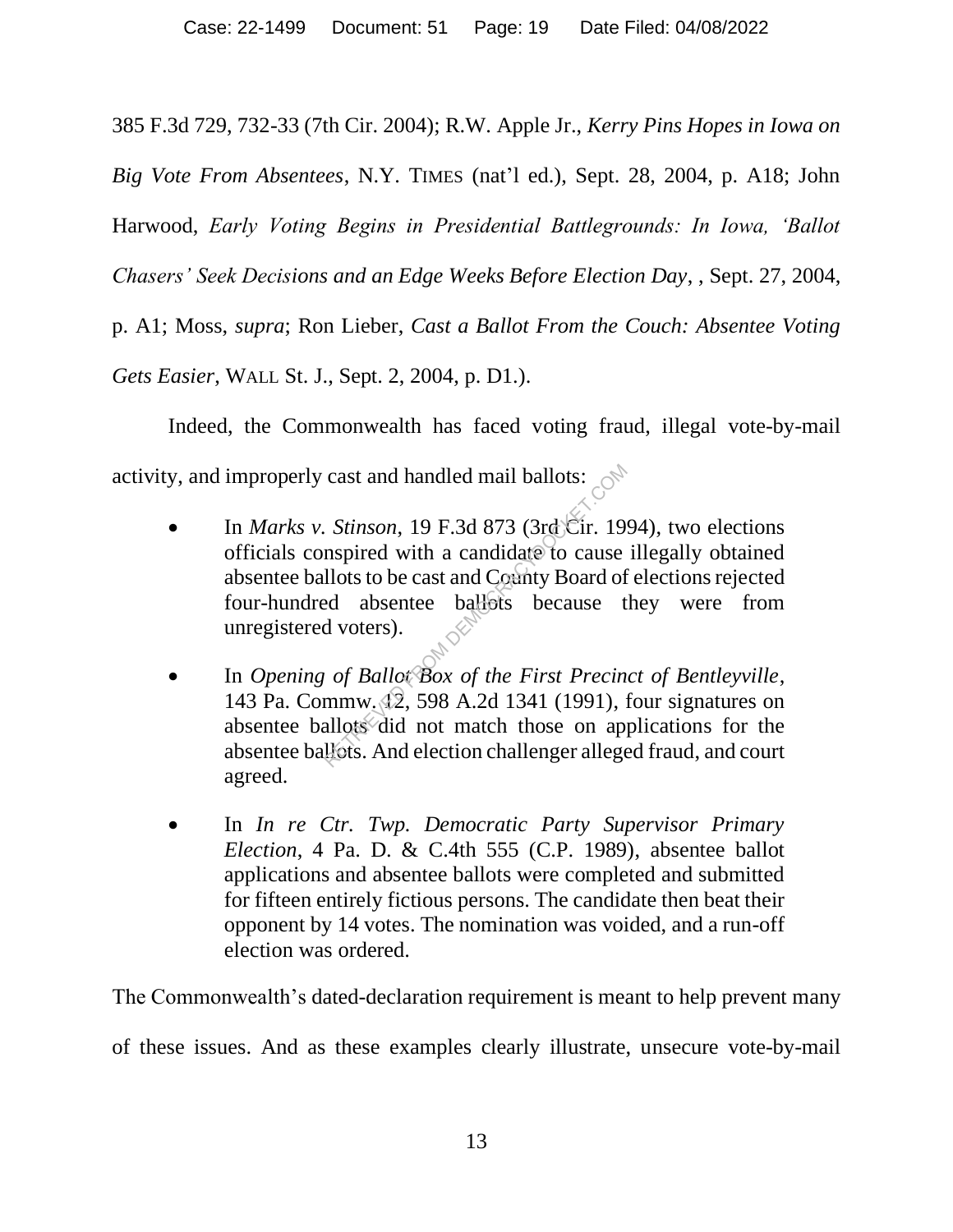processes only increases the chance for fraud, other illegal electoral activity, and improperly cast ballots.

Besides fraud or illegal electoral conduct, mistakes concerning mail-in-voting are well documented in Pennsylvania—even before the COVID-19 pandemic:

- In *In re November 3, 2009 Election for Council of Borough*, 2009 Pa. Dist. & Cnty. Dec. LEXIS 208 (Allegheny County Dec. 2009), an error by an election official changed the vote and caused a tie in a Borough's councilperson election. The official did not call for the absentee ballot to be thrown out since it was cast in accordance with the law and did not involve fraud or tampering.
- In *In re Petition to Contest Nomination of Payton*, No. 0049, 2006 Phila. Ct. Com. Pl. LEXIS 366 (C.P. Sep. 14, 2006), a candidate was stricken from the ballot and mounted a wellorganized write-in campaign. Some voters wrote in the candidate for the wrong election and claimed some in-person and absentee votes were incorrectly calculated, which changed the outcome of the election. The court granted a recalculation. *estition to Contest Nomination of F*<br>Ct. Com. Pl. LEXIS 356 (C.P. 3<br>was stricken from the ballot and<br>write-in campaign. Some voters wro<br>ng election and claimed some in-pe<br>incorrectly calculated, which chang<br>a. The court g

Mistakes happen. But they happen more frequently, and with greater consequences, when commonsensical, simple, yet crucial regulations are allowed to be dispensed with. The Court need not, and should not, do so here by granting the Plaintiffs' the relief they seek.

Vote-by-mail procedures, when adopted, must be accompanied by checks to assure the integrity of elections. Compelling policy considerations thus weigh heavily in against permitting unsecured voting by mail in the Commonwealth by dispensing with easily satisfied safeguards. Through their challenge, Plaintiffs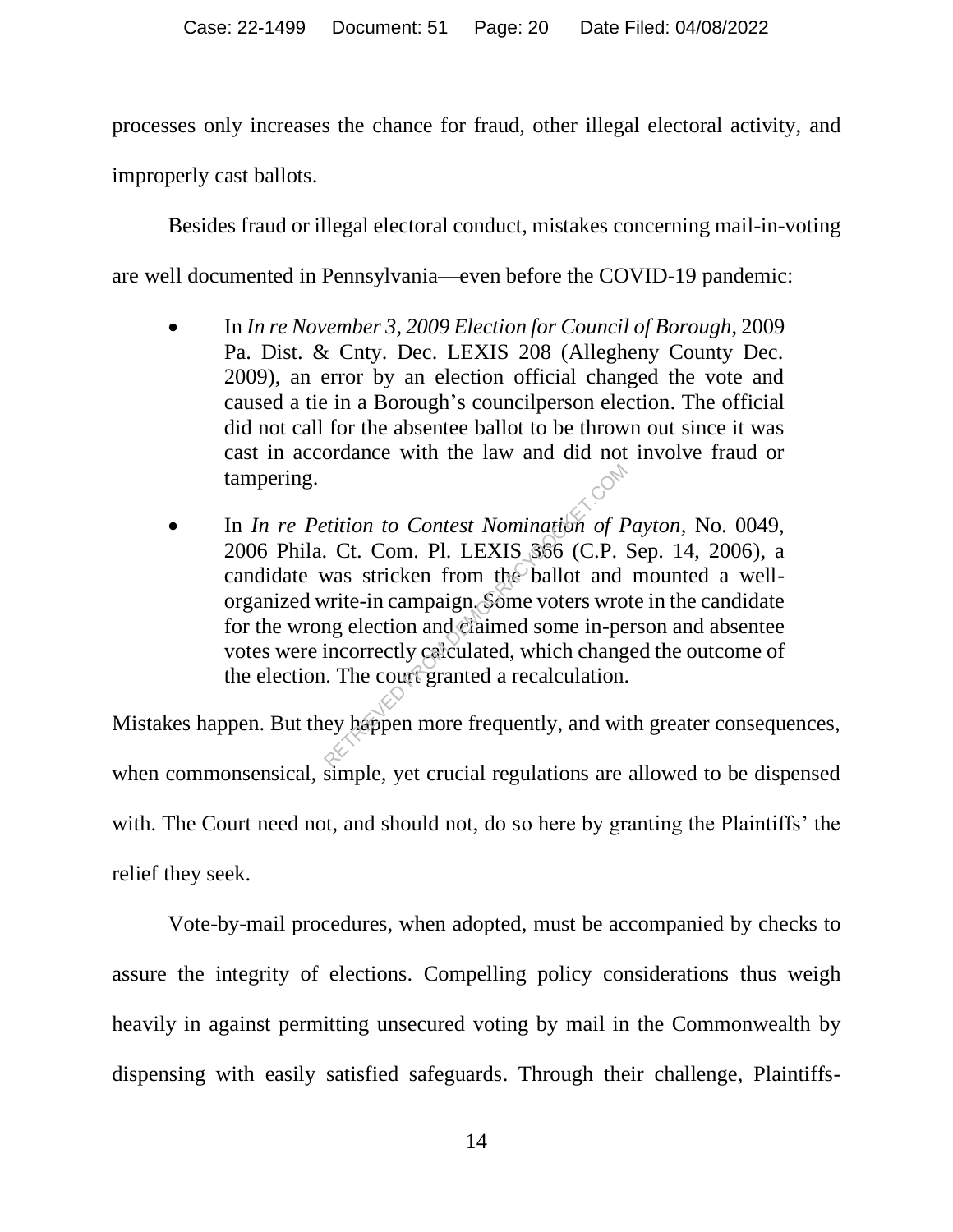Appellants ask the federal courts to cast aside the policy considerations weighed by the Commonwealth based on nothing more than their failure to comply with a necessary dated-declaration regulation that posed no issue for the millions of Pennsylvania voters who successfully cast vote-by-mail ballots. This Court should decline that invitation.

### **CONCLUSION**

For the foregoing reasons, Amicus Curiae, the Honest Elections Project, respectfully requests the Court affirm the District Court's decision.

Respectfully submitted April 8, 2022,

/s/ *Edward M. Wenger* Jason B. Torchinsky Edward M. Wenger Dennis W. Polio HOLTZMAN VOGEL BARAN TORCHINSKY & JOSEFIAK PLLC 2300 N Street NW, Suite 643-A Washington, DC 20037 (202) 737-8808 (telephone) (540) 341-8809 (facsimile) *emwenger@holtzmanvogel.com* RETRIEVED FROM DEMOCI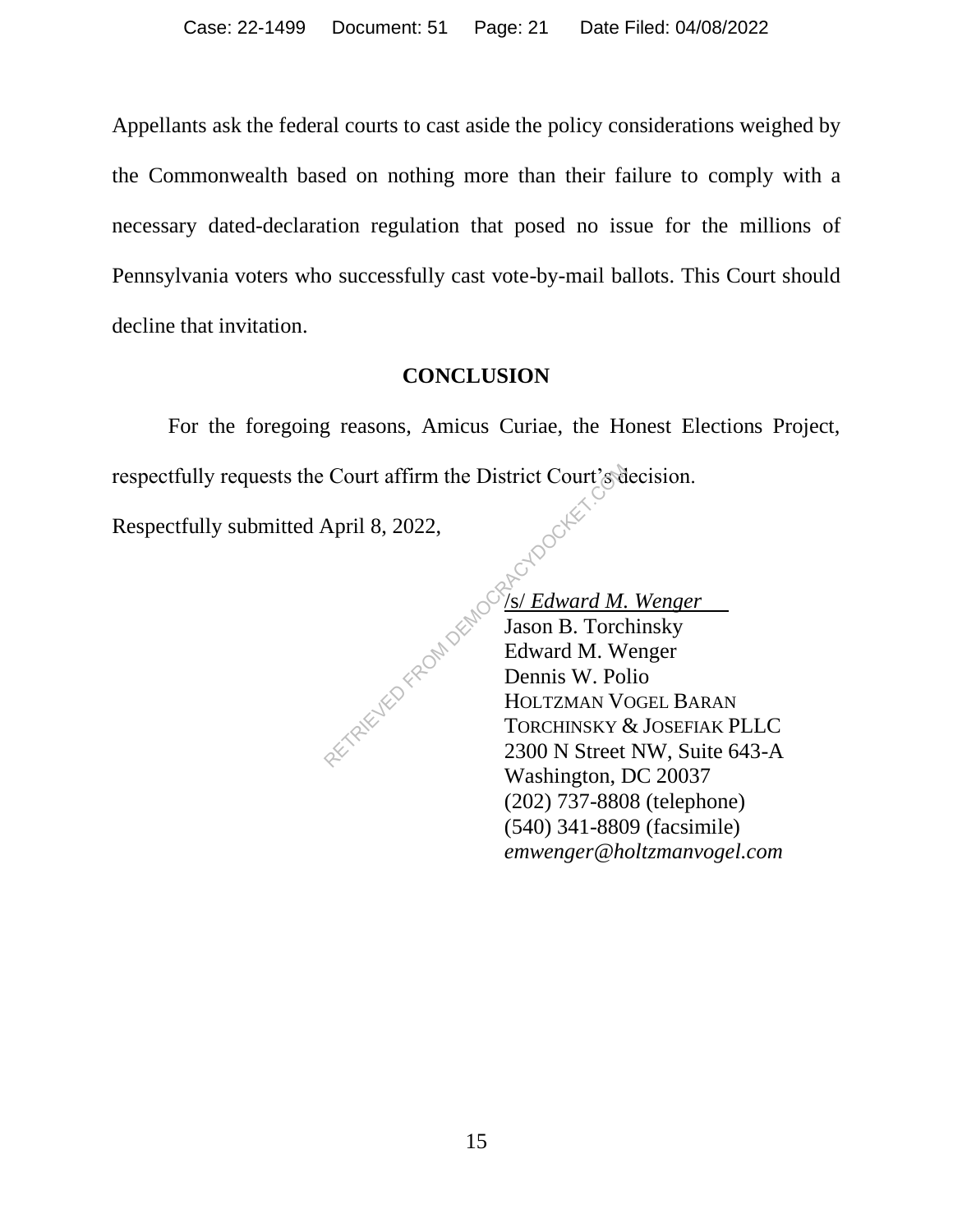### **CERTIFICATE OF BAR MEMBERSHIP**

I hereby certify that Edward M. Wenger, undersigned and counsel for Amicus Curiae, is a member of the bar of the United States Court of Appeals for the Third Circuit.

Date: April 8, 2022 */s/ <i>Edward M. Wenger* EDWARD M. WENGER

RETRIEVED FROM DEMOCRACYDOCKET.COM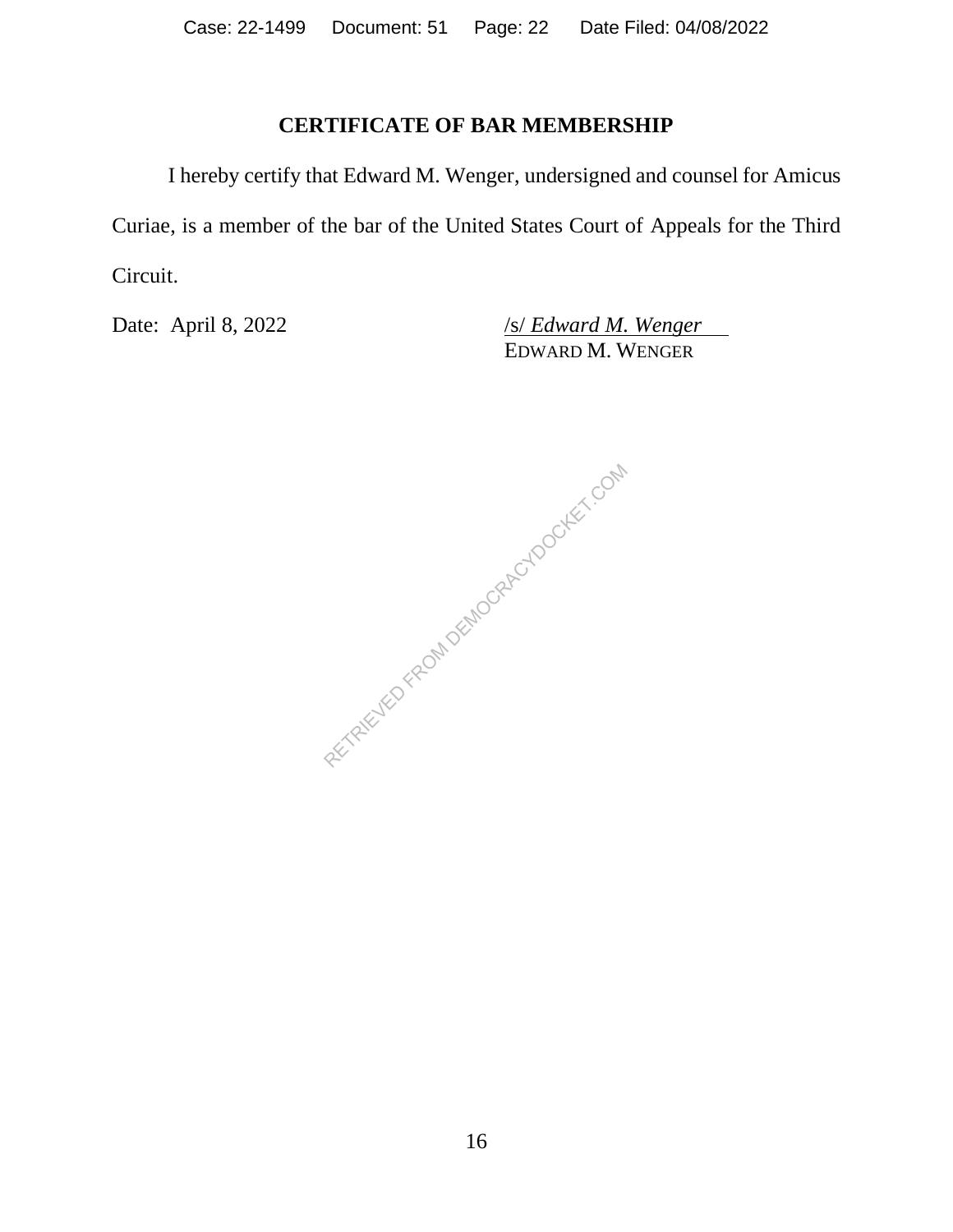### **CERTIFICATE OF COMPLIANCE**

1. I certify that this brief has been prepared in a proportionally spaced typeface using Microsoft Word, Times New Roman, 14 point.

2. I further certify that, excluding the portions exempted by Federal Rule of Appellate Procedure 32(f), this Brief contains 3,413 words.

3. I further certify, pursuant to Local Appellate Rule 31.1(c), that the text of the electronic form of this brief is identical to the text in the paper copies.

4. I further certify that the electronic form of this brief has been scanned for viruses using Intego VirusBarrier (version 10.9.57), and that no virus was detected. rtify that the electronic form of the<br>
composition (version 10.9.57),<br>
a material misrepresentation can restanctions.<br>
Sanctions.<br>
The will provide an electron

I understand that a material misrepresentation can result in the court's striking the brief and imposing sanctions.

If the Court so directs, I will provide an electronic version of the brief and a copy of the word or line printout.

Date: April 8, 2022 */s/ <i>Edward M. Wenger* EDWARD M. WENGER